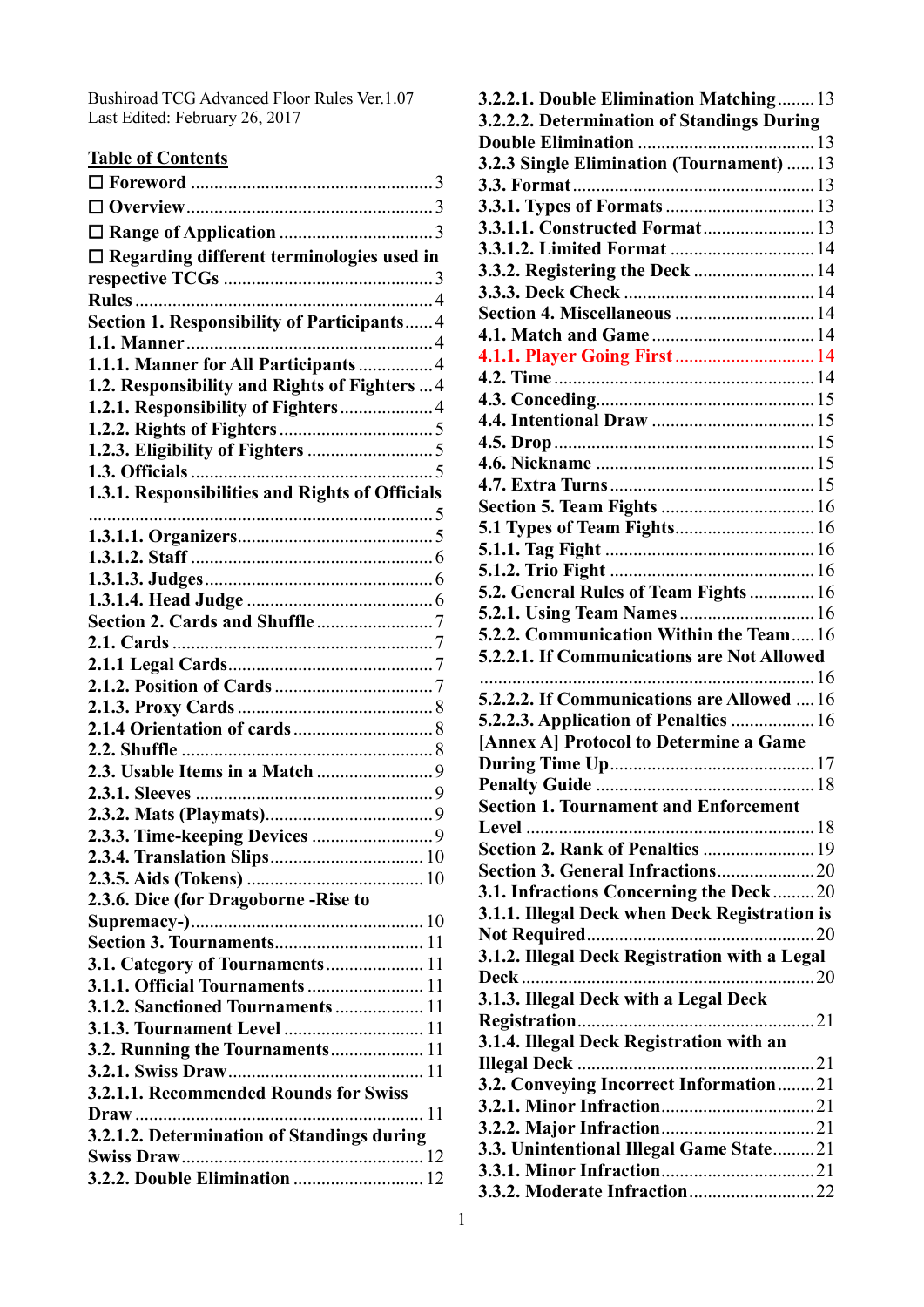| 3.4. Forgetting to Resolve Automatic         |  |
|----------------------------------------------|--|
|                                              |  |
| 3.5. Penalty for Revealing/Moving Cards in   |  |
|                                              |  |
|                                              |  |
| 3.5.1.1. In the Case When the Card can be    |  |
|                                              |  |
|                                              |  |
| In the Case When the Card cannot be          |  |
|                                              |  |
|                                              |  |
| 3.5.2. Failure to Discard Cards  22          |  |
|                                              |  |
|                                              |  |
| 3.6. Handling Cards in an Area Where         |  |
|                                              |  |
| 3.6.1. Card Sequence is Altered 23           |  |
| 3.6.1.1. Small Number of Affected Cards23    |  |
| 3.6.1.2. Large Number of Affected Cards 24   |  |
| 3.6.2. Made it so Cards Can be Distinguished |  |
|                                              |  |
|                                              |  |
| 3.7. Overlooking Infractions by Accident24   |  |
| 3.7.1. The Infraction Originates from the    |  |
|                                              |  |
| 3.7.2. The Infraction Originates from the    |  |
|                                              |  |
| 3.8. Unsportsmanlike Conduct 24              |  |
| 3.8.1. Minor and Moderate Unsportsmanlike    |  |
|                                              |  |
| 3.8.2. Major Unsportsmanlike Conduct 25      |  |
| 3.8.3. Severe Unsportsmanlike Conduct  25    |  |
|                                              |  |
|                                              |  |
|                                              |  |
| 3.10. Failure to Play the Proper Match  25   |  |
|                                              |  |
|                                              |  |
| 3.11.1. Random Marking of Cards  25          |  |
| 3.11.2. Patterned Marking of Cards  26       |  |
|                                              |  |
| 3.13. Placing Cards in Sequence  26          |  |
| 3.14. Excessive Handling of Cards in Areas   |  |
|                                              |  |
| 3.15. Improper Behavior that Interferes with |  |
| Operation of the Tournament 26               |  |
| 3.16. Consumption of Food while Playing in   |  |
|                                              |  |
| 3.17. Use of Unnecessary Electronic Devices  |  |
|                                              |  |
|                                              |  |
| 3.19. Infractions Related to Score Sheets27  |  |
| 3.19.1. Improper Results Written on a Score  |  |
|                                              |  |
|                                              |  |

| <b>3.19.2. Damaging a Score Sheet 27</b> |  |
|------------------------------------------|--|
|                                          |  |
|                                          |  |
|                                          |  |
|                                          |  |
|                                          |  |
|                                          |  |
| 3.22. Infractions Related to Dice        |  |
| (Dragoborne - Rise to Supremacy - )28    |  |
|                                          |  |
|                                          |  |
|                                          |  |
|                                          |  |
|                                          |  |
|                                          |  |
| 4.2. Moving Cards Improperly 29          |  |
|                                          |  |
| Asking for Outside Assistance29          |  |
| 4.4. Giving Outside Assistance 30        |  |
|                                          |  |
|                                          |  |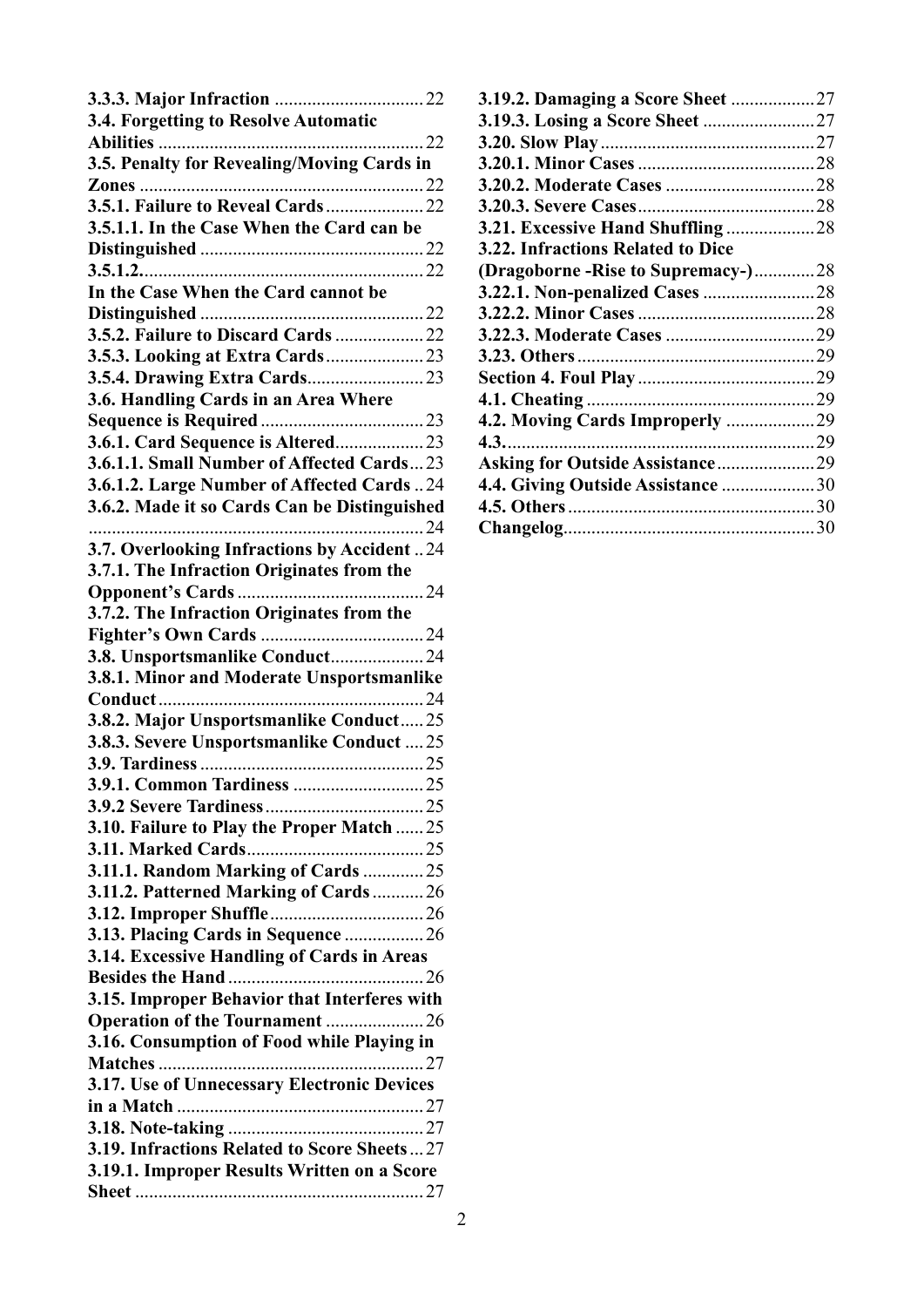# **Special Notice**

The contents of this rulebook are translated from the Japanese version of Bushiroad TCG Advanced Floor Rules.

To ensure that the integrity of the floor rules are the same for the games across different languages, the following notices are to be followed.

- Should there be any conflict between the rules stated in English and Japanese, the rules within the Japanese version takes precedence.
- Should there be any conflict between the rules stated in different versions, the latest version of the rules will take precedence.
- Some portions of the Japanese version of the Bushiroad TCG Advanced Floor Rules are omitted to focus only on the rules that pertain to the games with English editions. Similarly, some rules have been added which pertain only to the English edition games.

### <span id="page-2-0"></span>☐ **Foreword**

This document(Advanced Floor Rules) contains the detailed regulations of holding, or participating in a tournament. It is highly recommended that tournament organizers, judges as well as fighters taking part in high level tournaments read and understand the stated rules to the best of their abilities.

For fighters who are taking part in general tournaments, it is recommended to read and understand each game's comprehensive rules, but the details of this document is not required.

## <span id="page-2-1"></span>☐ **Overview**

Floor rules are the rules that maintain the fairness of our tournaments. All participants need to follow the floor rules in order for tournaments to be run fairly and smoothly so that all participants can enjoy themselves.

Anyone who interferes with the fairness of our tournaments will be penalized according to the penalty guidelines written in these rules and Bushiroad may take further action if necessary.

## <span id="page-2-2"></span>☐ **Range of Application**

These rules apply to every official tournament held or sanctioned by Bushiroad. These rules apply to the following trading card games (TCGs).

「Luck & Logic」 「Future Card Buddyfight」 「Cardfight!! Vanguard」 「Weiss Schwarz」 「Dragoborne -Rise to Supremacy-」

Although the contents of these rules can be used as the guidelines for handling our tournaments, the handling of situations need not necessarily be bound by these text. When handling different situations, the most important response is to be flexible and provide the most appropriate settlement. Also, when handling tournaments with specific requirements and guidelines, the settlement of situations should place those requirements and guidelines as priority.

# <span id="page-2-3"></span>☐ **Regarding different terminologies used in respective TCGs**

The term "Player" in Weiss Schwarz and Luck & Logic is referred to as the "Fighter" in these rules. As a standard, all similar terminology to describe the above are all referred to as the "Fighter" in these rules as well.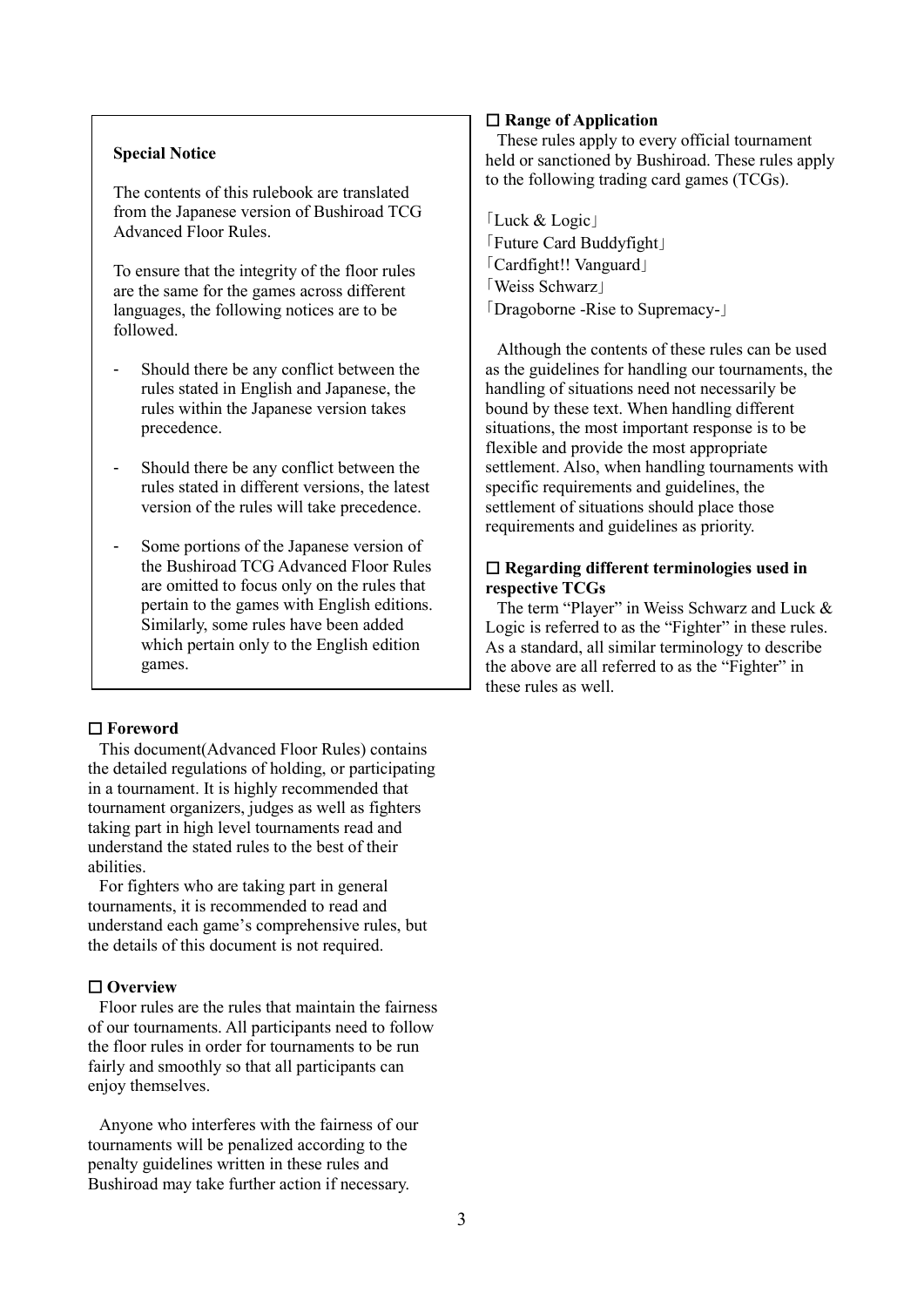# <span id="page-3-0"></span>**Rules**

#### <span id="page-3-1"></span>**Section 1. Responsibility of Participants**

### <span id="page-3-2"></span>**1.1. Manner**

Any behavior lacking in dignity may be penalized.

### <span id="page-3-3"></span>**1.1.1. Manner for All Participants**

In this section, all people attending our tournaments, such as fighters, audience, press, judges, organizers and staffs are called participants.

Rules in this section apply to all people in our tournaments, including people not actually participating in the tournaments, such as the press or audience. The organizer can decide to apply any penalty, such as ejection from the venue, to anyone with extremely bad behavior.

All participants are to behave with common sense in the tournament area, venue and areas surrounding the venue.

All participants are to make an effort to keep the tournaments fair. They also have to make an effort to keep the tournaments enjoyable for everyone.

Especially in highly competitive tournaments, all participants must understand and follow the rules and guidelines to the fullest of their capabilities presented by Bushiroad.

#### <span id="page-3-4"></span>**1.2. Responsibility and Rights of Fighters**

All participants playing in our tournaments are called fighters. In this section, we define the responsibility and rights of fighters.

### <span id="page-3-5"></span>**1.2.1. Responsibility of Fighters**

### \* Understand the rules and mannerisms

All fighters must know the basic rules of the game they are playing and display basic manners during the tournament. Especially in highly competitive tournaments, they are also responsible for understanding the latest comprehensive rules, floor rules, errata on cards and guidelines. All fighters must also follow any rulings and instructions given by the organizer, staffs, head judge and judges.

#### \* Strive for fair play

All fighters must cooperate with officials in order for the tournament to progress fairly and smoothly.

All fighters are also have to display good sportsmanship and be respectful towards their opponents.

#### \* To not commit foul play

Fighters must not commit any kind of foul play, any action that may be suspected as a foul play and any behavior that lacks sportsmanship. When a fighter commits any kind of foul play, hinders the progress of a tournament or behaves in a way that harms the quality and reliability of a tournament, the organizer or judges may apply penalties, such as disqualification or ejection from the venue.

When any kind of infraction occurs, judges may apply penalties to the fighters. It is the fighters' responsibility to adhere to the penalty meted out. Fighters who dispute against or do not follow the instructions by thee head judge, organizers or staff present may be penalized. Fighters cannot ask judges to retract the penalties given to their opponents.

Fighters should not attempt to lead his or her opponent to be penalized. Penalties should only be given as a result of infractions, so any deliberate action to get his or her opponent penalized will be regarded as unsportsmanlike conduct or deemed as foul play.

# \* Prepare the deck and materials

Fighters are to bring their own materials needed to attend the tournament. For example, in constructed format tournaments, fighters are required to have his or her own legally constructed deck, and in a tournament that requires writing a score sheet, fighters are required to have a pen.

Fighters are to keep his or her deck legal during the tournament. Fighters are to ensure that the number of cards in their deck, and the condition of the cards and sleeves are legal.

#### \* Be effective in communicating

Fighters are to take his or her seat at the beginning of each match. Being late for a match may result in a penalty. Any fighter who does not show up at the table until the end of a match is considered to have forfeited the tournament.

Fighters must declare all actions clearly to his or her opponent, as well as to communicate and understand the actions of their opponents. When a fighter moves any card, he or she needs to move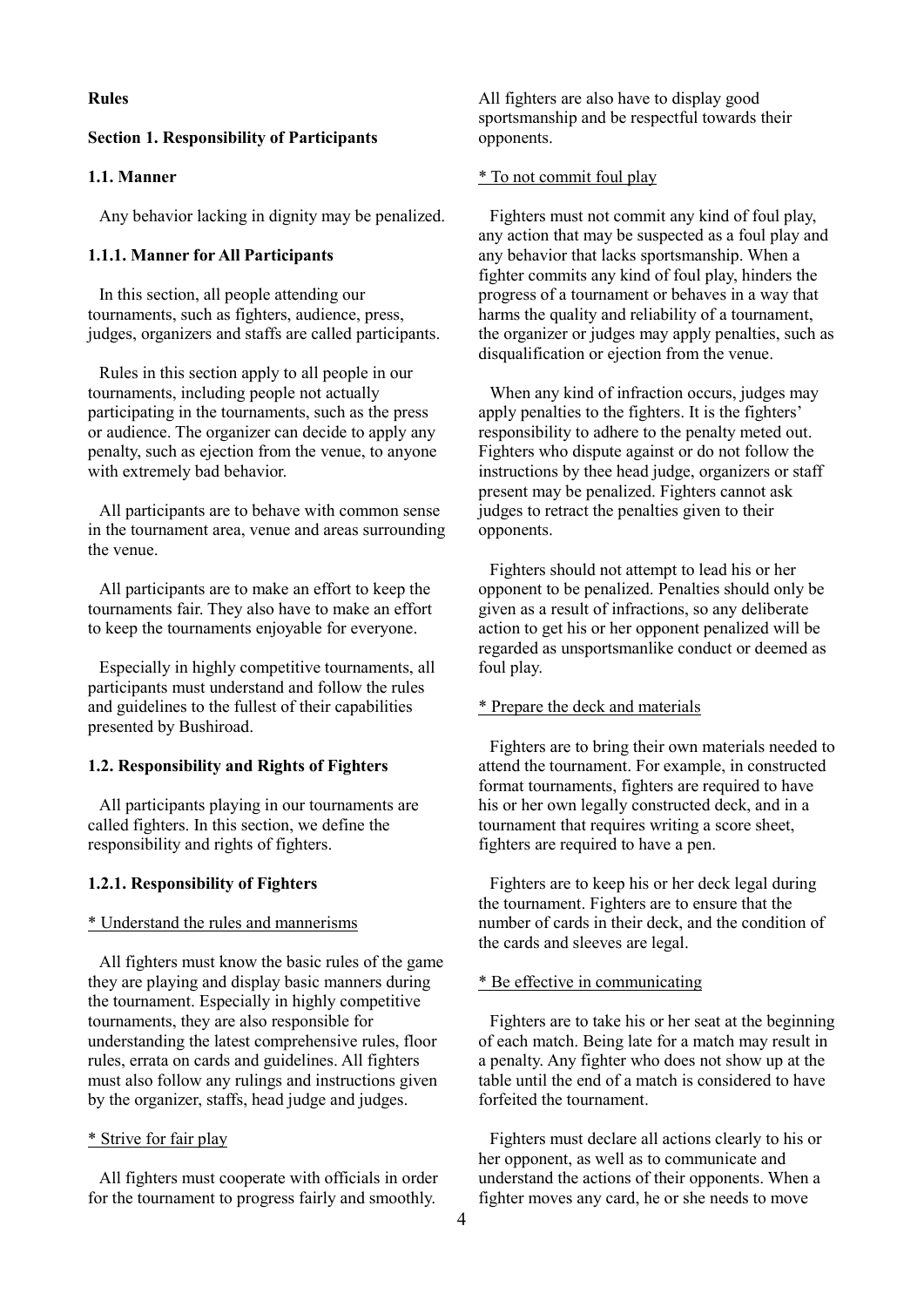them one by one, showing it clearly to his or her opponents. In particular, during the drawing of multiple cards, infractions due to drawing too many cards may occur when multiple cards are added to the hand at the same time, and thus not recommended.

If a fighter needs to leave the table during a match, he or she is to ask his or her opponent and seek permission from a judge.

Any fighter who does not follow the rules in this section, or are banned from joining the tournament due to prior penalties, may be subjected to investigation by Bushiroad. As a result, that fighter may receive a penalty to have his or her results and / or prizes forfeited from the tournament, and/or be suspended from participating in future tournaments as a fighter.

### <span id="page-4-0"></span>**1.2.2. Rights of Fighters**

All fighters have the right to call for a judge in order to ask any questions that arise during a match. Only fighters playing in the match can ask judges to judge their match. However, if any kind of rule infraction occurs during a match, the audience can also call for a judge. In this case, the audience cannot stop the match. Fighters do not have the right to ask particular judges to spectate their match.

All fighters have the right to appeal to the head judge if he or she has any uncertainty with the ruling by other judges. However, in a tournament with multiple judges, fighters cannot ask the head judge directly for rulings without having been ruled by any other judges.

Ruling done by the head judge is the final ruling, and fighters cannot appeal against it. Fighters can appeal to Bushiroad after the tournament if they are not convinced by the ruling of the head judge. However, the results of the tournament will not be altered.

Judges can give extra time or turns to the match if they take more than one minute to make the ruling. In this case, the judge must take note and inform the fighters how much extra time or turns they gave and indicate on the fighters' score sheets.

#### <span id="page-4-1"></span>**1.2.3. Eligibility of Fighters**

Anyone who does not meet any of the criteria below is eligible to participate in tournaments as a fighter:

- \* Organizer of the tournament
- \* Staffs of the tournament
- \* Head judge of the tournament
- \* Judges of the tournament
- \* Any fighters banned from the tournament by Bushiroad
- \* Any fighters who do not possess qualifications required to participate in the tournament
- \* Any fighter asked not to participate by any other guidelines from Bushiroad.

e.g. Fighters cannot participate in a tournament without an invitation if it is an invitational event for winners of qualifying events.

e.g. Male fighters cannot participate in a tournament for female fighters only.

e.g. A fighter already qualified for an event might be banned from future qualifiers for the same event.

All people who meet the criteria below, unless otherwise authorized by Bushiroad, cannot participate in any level 2 or 3 tournament.

\* Employee of Bushiroad.

\* Designer or developer of any of the cards used in the tournament, or former designer or developer that had been working in that post within the last year.

\* Anyone who knows the details of undisclosed cards from a card set one month prior to its release.

Person(s) who have non-public information of cards up to one month prior to its official release, cannot participate in any level 2 or 3 tournaments, unless special permission is granted by Bushiroad.

Person(s) with non-public information of card sets must understand the confidentiality of such details, and cannot disclose them to other parties without prior consent from Bushiroad. Furthermore, it is prohibited to seek or attempt to seek details of undisclosed card sets prior to its official release. These actions do not only affect the fairness of tournaments, but also diminish the fun and anticipation of the other fighters.

### <span id="page-4-2"></span>**1.3. Officials**

# <span id="page-4-3"></span>**1.3.1. Responsibilities and Rights of Officials**

All organizers, staffs and judges are officials. In this section, we define the responsibilities and rights of the officials.

### <span id="page-4-4"></span>**1.3.1.1. Organizers**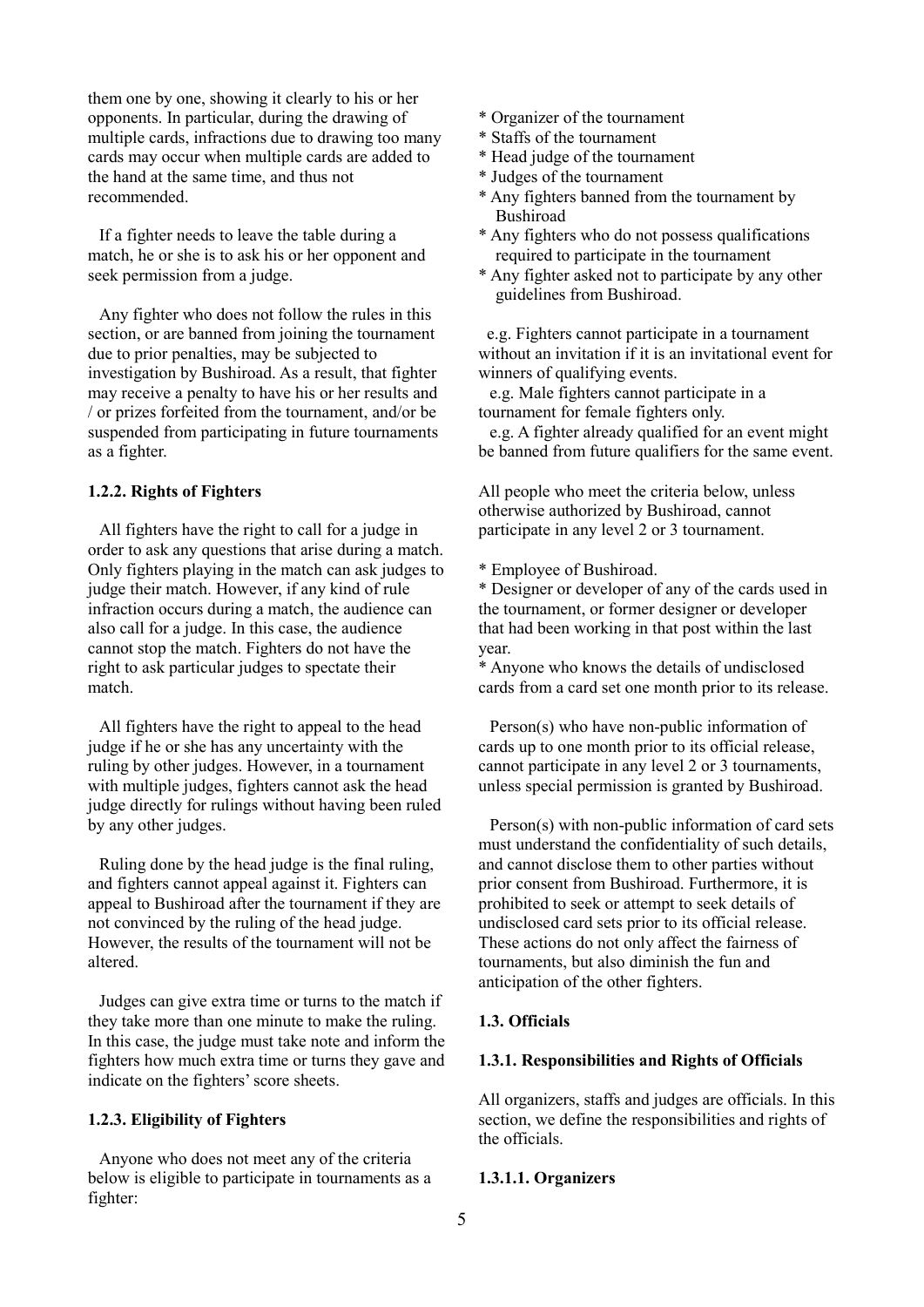Organizers have the responsibility to manage the tournament. Furthermore, organizers must make efforts to handle the tournaments smoothly. Organizers are not required to be certified judges, but sufficient experience in running tournaments is preferred.

All tournaments must have one organizer.

Organizers have the full responsibility to run and report the tournament, and at the same time have the highest authority with regards to the tournaments that he or she organizes. Organizers have the right to publish images of the tournament and information of decks used by fighters during the tournament. However, they must pay full respect to any legal rights the participants have.

Staff, head judge and judges can concurrently be organizers.

# \* Responsibilities of Organizers

To have a sanctioned tournament, organizers must prepare a venue to run the tournament, as well as any staff and equipment necessary to run it. Then, he or she must apply to Bushiroad through the proper channels in order to run the tournament.

After the tournament has been approved by Bushiroad, he or she must announce it to the public. In the announcement, he or she is required to show the venue, date, time, format and any other information that fighters should know.

During the tournament, organizers must make an effort to run the tournament fairly and smoothly, and be careful not to cause any trouble to anyone or anything around the venue. After the tournament, he or she must report the tournament details to Bushiroad in the specified format, and return any tournament kit if required.

### <span id="page-5-0"></span>**1.3.1.2. Staff**

Staff are people who manage the tournament, such as scorekeeper, timekeeper and paperwork staff. Staff do not require the knowledge and skills to be a judge, but have to make efforts to keep the tournament running smoothly.

All tournaments must have at least one staff. Staff are assigned by the organizer.

Organizer, head judge and judges can concurrently be staff.

### <span id="page-5-1"></span>**1.3.1.3. Judges**

Judges have the right to make rulings to fighters. All the rulings made by judges other than the head judge can be overruled by the head judge.

All tournaments must have at least one judge. Judges are assigned by the organizer.

Organizers and staff can concurrently be judges.

All judges must have sufficient knowledge of the rules to give fair rulings. Especially in the case of head judge, an adequate amount of experience as a judge is highly recommended.

All judges have to make an effort to cooperate with other officials and fighters to run the tournament fairly and smoothly. Additionally, all judges need to act as a good role model for all fighters. Judges should not perform any actions that may be seen as unfair.

All judges can step in during any match if they find any infractions or foul play by fighters. All judges also have the right to correct and give penalties to matches with infractions of the comprehensive rules or the floor rules, regardless of who noticed the infractions.

All judges are expected to work actively to correct any kind of situation that may harm the fairness or integrity of the tournament. All judges must be fair to all fighters to make fair rulings, and must not tolerate any kind of foul play.

### <span id="page-5-2"></span>**1.3.1.4. Head Judge**

Head judges have the right to make the final ruling for all rules and cards in the tournament. Additionally, he or she is responsible for all the rulings made by the judges. Any ruling made by the head judge generally cannot be overruled in that tournament.

All tournaments must have one head judge. The head judge is designated by the organizer from among the judges. For tournaments of a bigger scale where fighters are split into blocks, a head judge may be appointed for each individual block. When blocks are merged, the head judge must then be reduced to only one.

Organizers and staff can concurrently be a head judge.

The head judge must act as a good role model for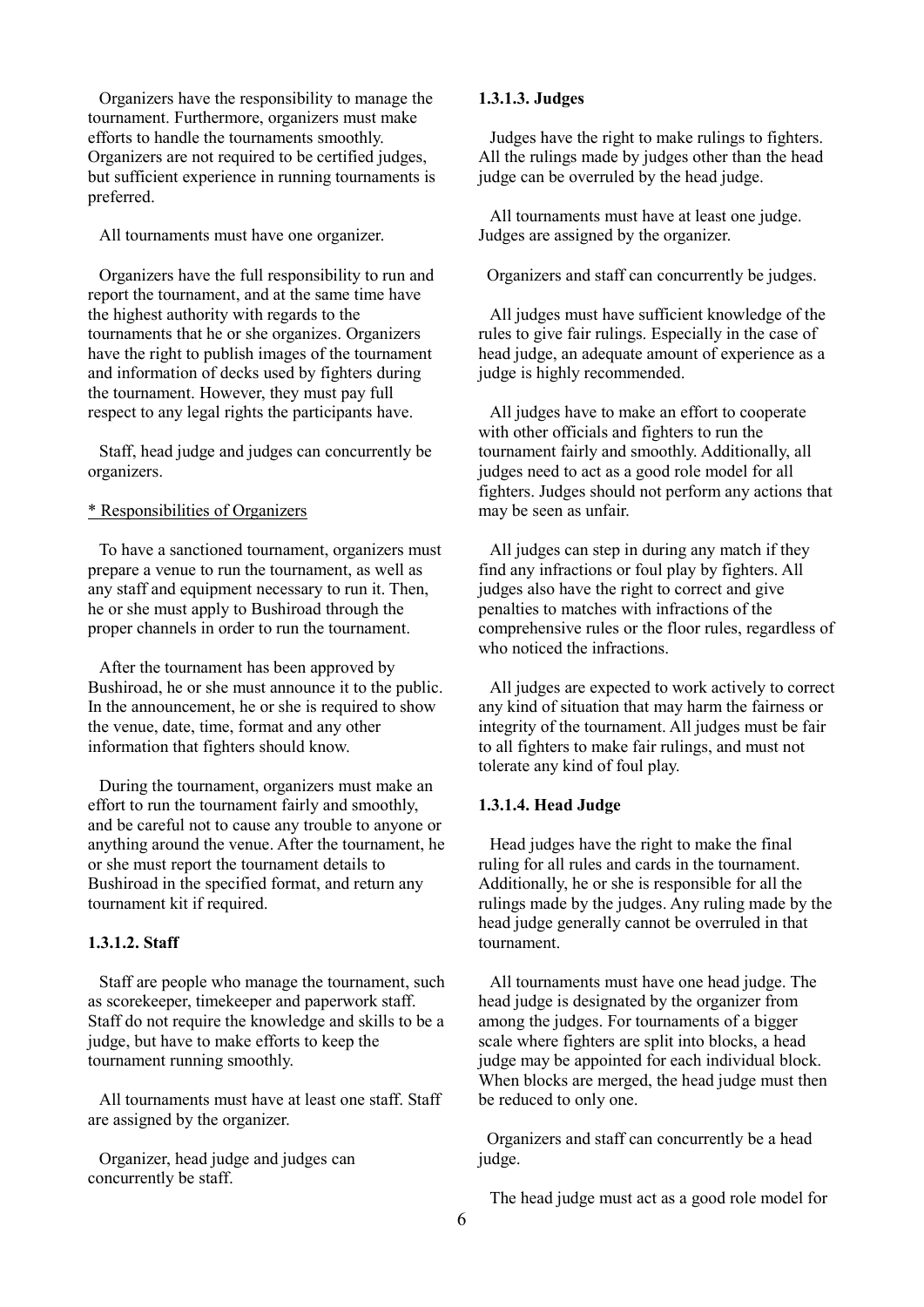all fighters and judges.

If the head judge receives any appeal from fighters who have doubt about the rulings made by other judges, he or she has the right to overrule the previous ruling and make the final ruling in the tournament. If there are judges besides the head judge in the tournament, the head judge should not make the first ruling.

The head judge may give disqualifications to any fighter that may threaten a smooth and fair tournament, and may also eject those fighters from the venue after receiving permission from the organizer. Additionally, he also has the right to eject any participants from the venue after receiving permission from the organizer.

The head judge must report to Bushiroad either directly or through the organizer if he or she had given any disqualification or ejection during a tournament.

# <span id="page-6-0"></span>**Section 2. Cards and Shuffle**

This section explains the rules for cards and shuffling, as well as the items which can be used during tournaments.

### <span id="page-6-1"></span>**2.1. Cards**

### <span id="page-6-2"></span>**2.1.1 Legal Cards**

In a tournament, all cards created by Bushiroad or parties recognized Bushiroad are legal for use in their respective TCG.

All fighters are required to use opaque sleeves so that cards cannot be distinguished from the back side or edges.

All sleeves must be the same and cannot be distinguishable from one another (for Buddyfight, players may use different sleeves for their main deck and flag, and for Dragoborne -Rise to Supremacy-, players may use different sleeves for their main deck and banners). Any kind of holograms or print on sleeves must not hide any information on cards that are needed to play the game. Besides the card used in the fights, other cards or printed items may not be inserted in the same sleeve. Details on sleeve use will be covered in a later part of this document.

If a fighter finds his or her opponent's sleeves to be in a condition that cards may be distinguishable from the backside or edges, he or she may ask a judge to check if those sleeves are legal to use in the tournament. If the judge finds the sleeves to be illegal, he or she will prohibit the fighter from using those sleeves.

All the information on the cards needed to play the game has to be legible to all fighters. If any writings, drawings, or misprints on the cards hide any information necessary to play the game, that card cannot be used. If a fighter uses a card with misprint and abuses it to gain any kind of advantage, he or she will be penalized.

Cards are treated as having the most updated text. If any errata is announced by Bushiroad, it will always be applied. However, the head judge has the right to make the final ruling on the text of cards.

### <span id="page-6-3"></span>**2.1.2. Position of Cards**

Fighters must keep all cards in his or her hand above the table level.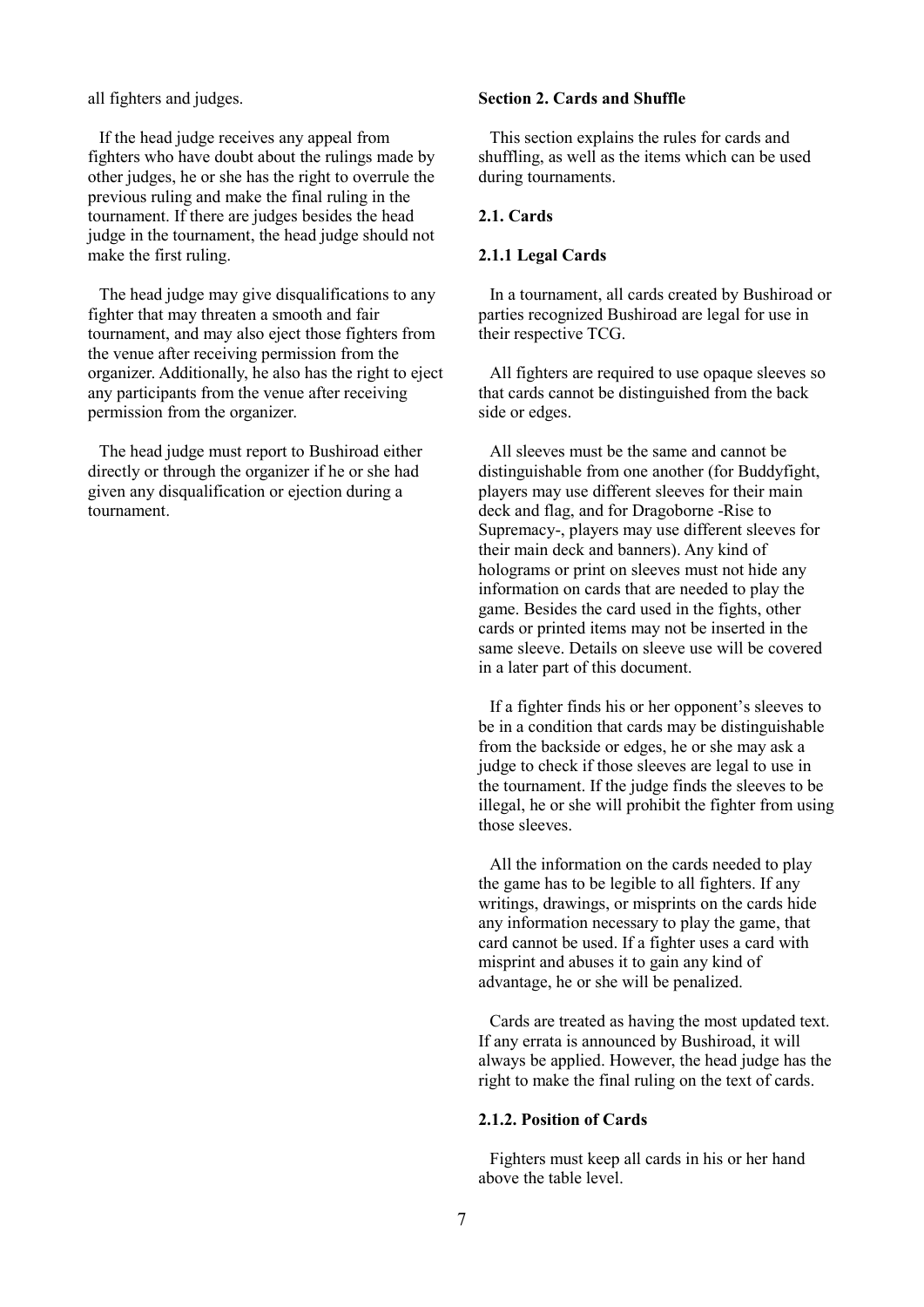e.g. Fighters are not to move cards in his or her hand below the table level.

Cards that are not used for the tournament are not to be on the table.

Furthermore, it is highly recommended to place the cards on the designated areas on the table for each respective TCG.

### <span id="page-7-0"></span>**2.1.3. Proxy Cards**

Only judges may issue proxy cards based on his or her judgment. Generally, they can issue them only when a card is extremely worn out, bent or torn as the result of ordinary use in the tournament.

When a judge makes a proxy card, the original card is kept somewhere near the table but outside the deck during the period of that match. When the proxy card comes into a public zone, it is exchanged with the appropriate original card. When the original card goes to a hidden zone, it is exchanged with the appropriate proxy card.

# <span id="page-7-1"></span>**2.1.4 Orientation of cards**

Standing cards (cards that have not performed any action) must be put on the table in an upright position from the fighter's perspective. Resting cards (cards that complete an action) must be put at approximately 90 degrees from the standing position. Reversed cards must be put at approximately 180 degrees from the standing position.

In all cases, it is not required to measure the angles in a precise manner, but it is a must for the stand, rest, and reverse positions to be easily distinguished for everyone present.

#### <span id="page-7-2"></span>**2.2. Shuffle**

Decks must be shuffled sufficiently to randomize the order of the cards. Fighters must show the process of shuffling to their opponent while keeping the deck within view, but without the front side of the card being visible in any way.

A fighter must give his or her opponent a chance to either cut(an example of cutting would be to split a deck on the table into smaller stacks, then putting them back together again) or shuffle his or her deck after he or she has shuffled it as a confirmation.

In the event that there are only a few cards in deck, or if there is a possibility that a fighter may be

making an attempt to stack the cards, a fighter may ask a judge to do so instead. The judge may decide whether this appeal is legitimate or not.

If a fighter thinks that the deck he or she has been asked to cut or shuffle is not sufficiently randomized, he or she may ask their opponent to reshuffle the deck or call for a judge. The judge will decide if the deck is sufficiently randomized, and the head judge has the right to make a final ruling on this matter.

All shuffling and searching of cards from a deck should be done within an appropriate time. If a judge determines that the fighter is taking too long to perform the action, he or she may penalize the fighter.

Methods of the shuffle is to be decided by the fighter shuffling. In order to achieve randomization, it is highly recommended to use a mix of different shuffling methods listed below. It is not required to use a mix of different shuffling methods for a confirmation cut or shuffle.

### "Hindu Shuffle"

Moving packets of cards to the top of the deck. Do this for multiple times as a repetition. Highly recommended to do this shuffle at the start and end when performing the other shuffle methods listed here.

### "Deal Shuffle"

A shuffling method where cards are dealt into various separate piles one card at a time, then consolidating all the piles back into a deck. Recommended method for the beginning of any rounds. As a suggestion, try splitting into 5 piles or 7 piles. If certain cards are grouped together before this shuffle, there may be a chance that this method will not serve the full purpose of a shuffle, so please do not use this method if the deck is in that state. If this shuffle is used during a fight, take extra care to do it fast so as not to be ruled as slow play.

#### "Faro Shuffle"

Splitting the deck into 2 piles and combining them back into 1 pile again by force, weaving the cards into each other. This shuffle may be possible to perform in an instant, but if the cards are held vertically during this shuffle method, front of the cards can be seen, so extra care and consideration must be taken to avoid this when performing this shuffle. On top of that, when pressing the cards together, do handle the cards with care.

In the case that there are further specifications or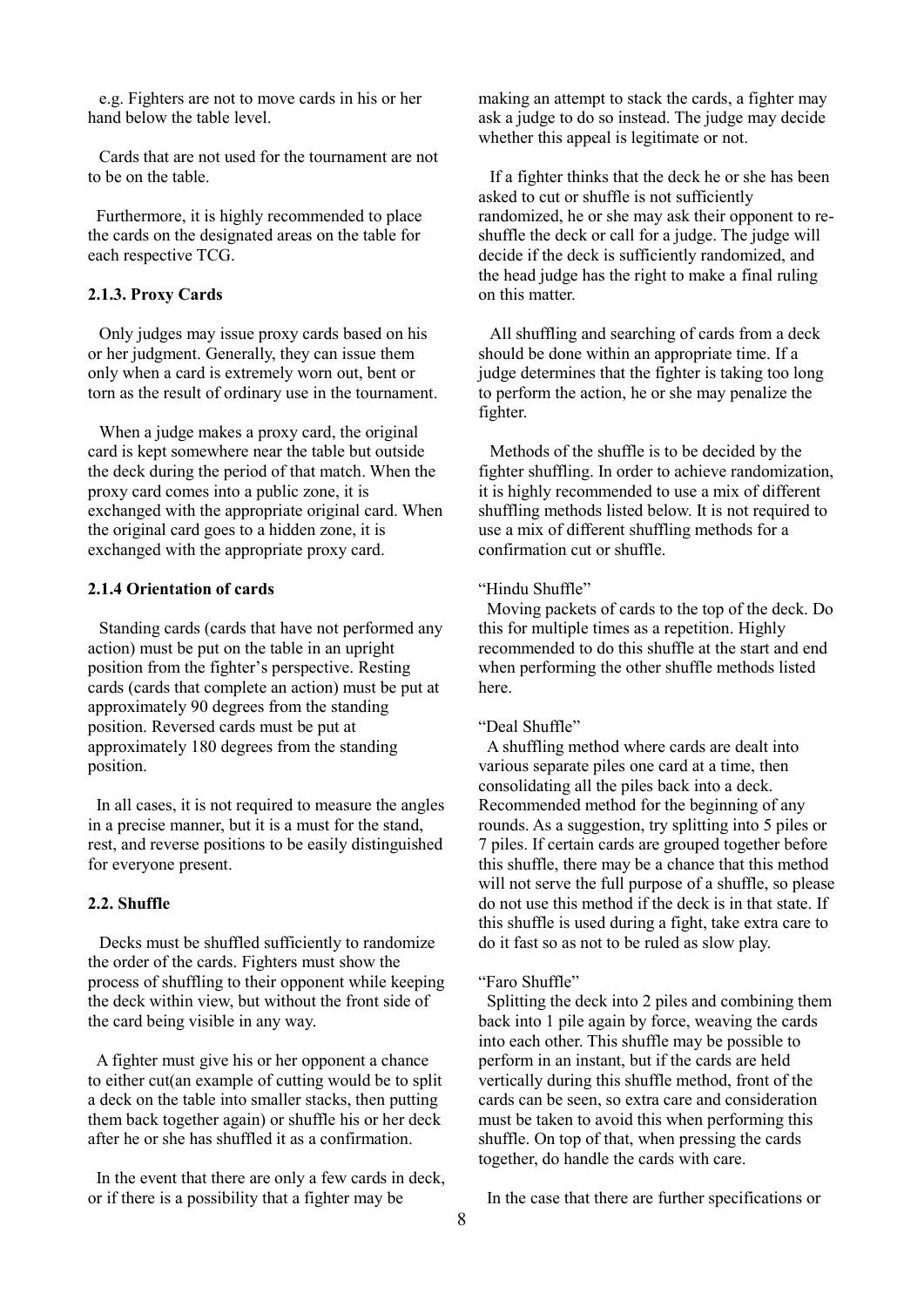guidelines for shuffle, please follow the contents of those guidelines.

Generally, each fighter has about three minutes before each fight to prepare. Shuffling and changing of sleeves is to be done during this time. This includes the time to cut or shuffle their opponent's deck. The regulations for shuffling are applied during this preparation process as well.

If a fighter is chosen for a deck check, judges should give that fight extra preparatory time. The extra preparatory time should be the time taken for the deck check.

### <span id="page-8-0"></span>**2.3. Usable Items in a Match**

In order to protect the fighters' cards, as well as to ensure the smooth operations within a tournament, the items listed in the following section are usable during said tournaments. However, items which meet the following criteria cannot be used.

●Non-official items. (Pirated, unlicensed, etc.)

- ●Obscene materials.
- ●Materials which disrupt the order and operations of said tournament.
- ●Any other materials which the organizers or head judge deem to be inappropriate.

Also, there may be certain tournaments where additional guidelines and regulations are applicable. In these situations, please follow the instructions given by the judges and/or staff.

### <span id="page-8-1"></span>**2.3.1. Sleeves**

In order to protect the cards and enjoy the fights, fighters may use card sleeves.

For official tournaments, fighters must generally sleeve all of their cards. However, sleeves that meet any of the conditions stated below cannot be used. These are recommended for sanctioned tournaments as well, but the final decision will depend on the event organizers and head judge.

- ●3 or more multiple sleeves. (Applies to "Future Card Buddyfight" and "Cardfight!! Vanguard")
- $\blacktriangleright$  4 or more multiple sleeves. (Applies to "Luck & Logic" and "Weiss Schwarz")
- ●Soiled or damaged sleeves.
- **Only using transparent sleeves, or sleeves where**  the side of the cards can be seen, and allows the fighter to distinguish the cards.
- ●Using sleeves with transparent sections along with words and/or patterns on top of opaque sleeves such as illustration sleeves.
- ●Sleeves that are deemed to be excessive and affects the progress of matches.
- ●Any situation where the information side of the card has information covered, or makes the information difficult to read due to words or patterns printed on the sleeve, and therefore affects the progress of said match.

# <span id="page-8-2"></span>**2.3.2. Mats (Playmats)**

In order to protect the cards and enjoy the fights, fighters may use mats.

Also, in order to proceed with the game smoothly, a playmat with card placement areas marked out for each card game may be used.

Certain tournaments may have the playmats laid out beforehand.

For official tournaments, mats which meet the following criteria cannot be used.

These are recommended for sanctioned tournaments as well, but the final decision will depend on the event organizers and head judge.

- ●Mats that are too big, and may cause obstructions and/or affect the current match, as well as other ongoing matches.
- ●Playmats with placement areas marked out which differs from the current game.

### <span id="page-8-3"></span>**2.3.3. Time-keeping Devices**

In order to protect the cards and enjoy the fights, fighters may use time-keeping devices(including timer functions). The device used must not ring, or emit any alarm sounds.

These devices used by fighters should only be regarded as a rough estimate, and cannot be used to mark the start and end of the match times. The time-keeper of any tournament shall monitor the actual time.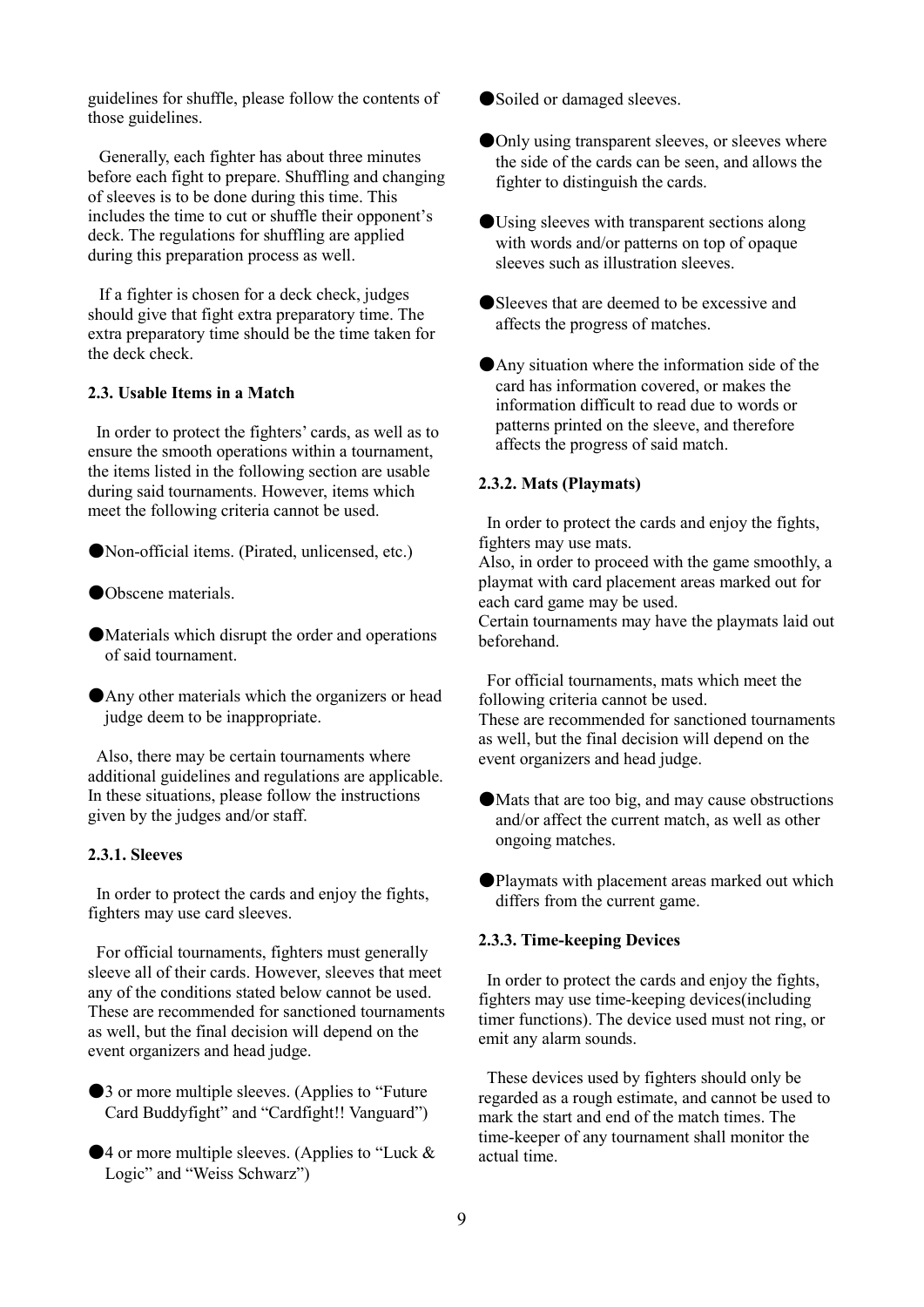For official tournaments, time-keeping devices that meet any of the conditions stated below generally cannot be used. These are recommended for sanctioned tournaments as well, but the final decision will depend on the event organizers and head judge.

●Any electronic devices which have mobile phone and/or smart phone functions, and communication is possible using these devices.

●Devices that are too big, and may cause obstructions and/or affect the current match, as well as other ongoing matches.

●Other devices deemed to be an obstruction to the said tournament, or basis for possible cheating by the organizers or head judge.

### <span id="page-9-0"></span>**2.3.4. Translation Slips**

With the authorization of the organizer or judge, translation slips may be included into sleeves for use with Japanese edition cards.

The text within these slips must reflect the correct information of the card, and not hamper the visibility of information that is not reflected on the slip.

The authenticity of the translations however, is the responsibility of the player and any infractions due to misuse or mistranslation of the text will not be excused. In that case, the judge will rule on what should be the correct text of the card.

## <span id="page-9-1"></span>**2.3.5. Aids (Tokens)**

In order to ensure smooth fights, fighters may use aids in order to assist them during the match. They are only used to denote values which are open information, change in values, targets, and so on in order to help visualize necessary information. They cannot be used for marking out specific card positions, indicating the number of cards, and other uses not stated above.

Fighters using these aids must state clearly what the aids represent when using these items.

Items that may be used as aids are flat beads (must not roll or move), dice, fighters' counters, life counters, and so on. Stable 6-sided dice are highly recommended in order to avoid changing the values due to unintentional contact or vibrations. Multifaceted dice with more than 6 sides, or dice closer

to a spherical shape are not recommended due to its unstable nature.

For official tournaments, aids that meet any of the conditions stated below generally cannot be used. These are recommended for sanctioned tournaments as well, but the final decision will depend on the organizers and head judge.

- ●Any aids which have mobile phone and/or smart phone functions, and communication is possible using these devices.
- ●Aids that are too big, and may cause obstructions, and/or affect the current match, as well as other ongoing matches.
- ●Coins, paper notes(currency) and/or its equivalent.

●Other aids deemed by the organizers or head judge to be an obstruction to the said tournament, or basis for possible cheating.

### <span id="page-9-2"></span>**2.3.6. Dice (for Dragoborne -Rise to Supremacy-)**

As part of the game's core mechanics, players are required to bring their own dice for all tournaments. In level 1 tournaments, players may use any nonofficial dice. In level 2 and above tournaments, players must use official Dragoborne -Rise to Supremacy- dice only.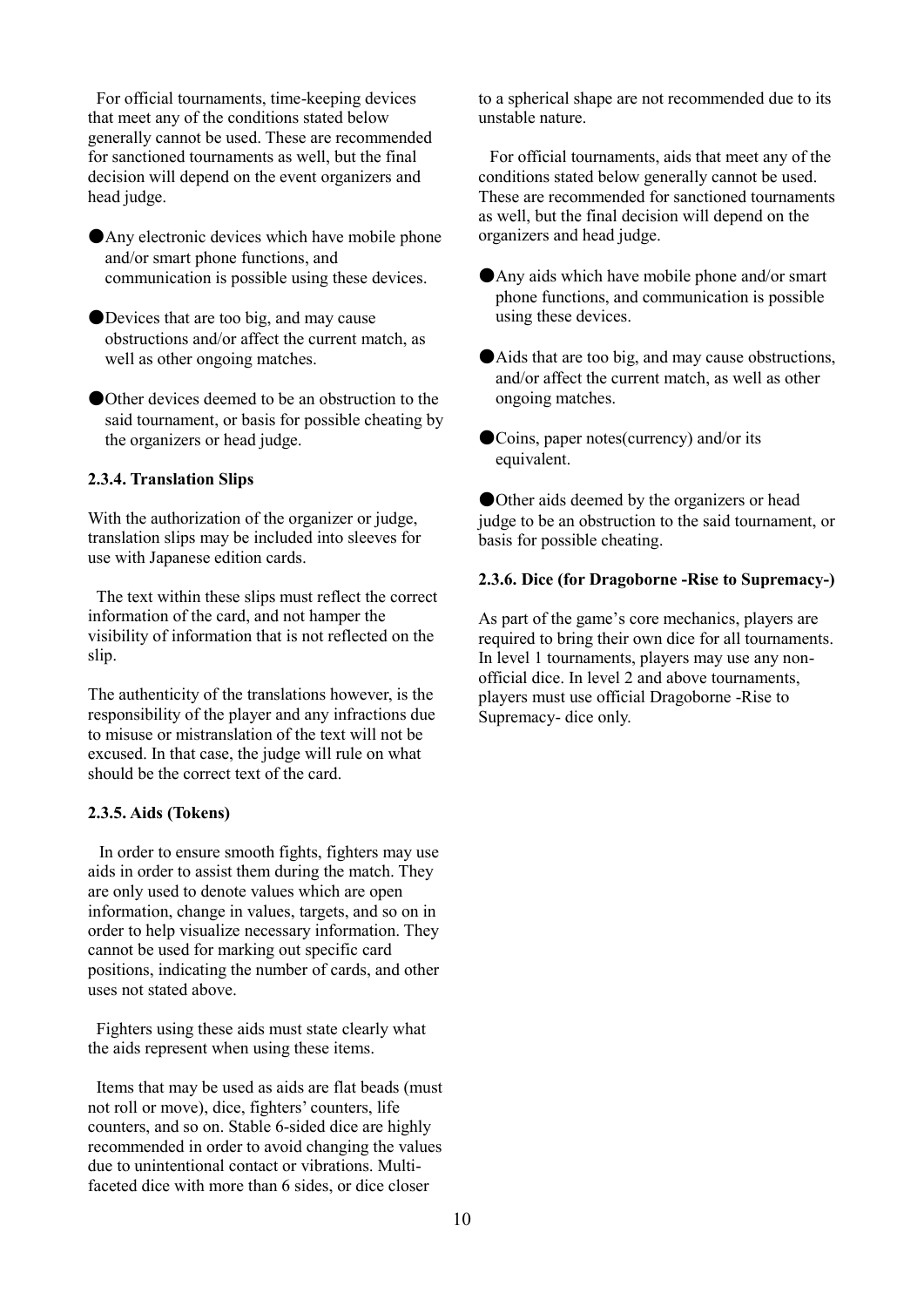# <span id="page-10-0"></span>**Section 3. Tournaments**

## <span id="page-10-1"></span>**3.1. Category of Tournaments**

For tournaments, there are official tournaments and sanctioned tournaments. However, these rules do not necessarily apply only within the above tournaments.

# <span id="page-10-2"></span>**3.1.1. Official Tournaments**

These are the tournaments organized and ran by Bushiroad.

# <span id="page-10-3"></span>**3.1.2. Sanctioned Tournaments**

These are the tournaments held by shops or tournament organizers under the permission of Bushiroad.

# <span id="page-10-4"></span>**3.1.3. Tournament Level**

Each tournament has its level. The level of the tournament determines the severity of rulings by judges, and penalties given.

Level 1: Without special reasons or circumstances, all tournaments fall under this category. Tournament organizers for this level should work to make the atmosphere a casual one instead of a competitive one. Also, there is a possibility of new fighters joining the tournament. As such, without being overly strict to these fighters, instruct the fighters repeatedly during infractions, and should primarily focus on the completion of the matches. As such, the penalties are not as severe as other levels.

Level 2: Qualifiers for level 3 tournaments, as well as main tournaments of major events fall under this category. Both competition and entertainment are held as the same regard. As it is a more competitive tournament than level 1, the rulings are stricter, should mistakes be made, penalties will definitely be given. In this level, as much as possible, focus on the completion of the match.

Level 3: Regional finals and some official tournaments will fall under this level. This is the most competitive, and all penalties are given strictly.

# <span id="page-10-5"></span>**3.2. Running the Tournaments**

For tournaments, Bushiroad recommends the following tournament structures. However, the tournament structure can be a structure other than those stated below. In those cases, the rules and guidelines of those tournaments will have to be complied.

# <span id="page-10-6"></span>**3.2.1. Swiss Draw**

Fighters are paired randomly for the first match of the tournament. The second match and proceeding matches are paired according to the points of the fighters. In each round, match up the fighters with equal points as much as possible. However, no two fighters should be matched up against each other twice in the same tournament.

For each match, the winner gains 1 point for each win(there are certain precedents where 3 points are awarded), whereas a draw and loss will result in no points.

When time is up for the match and it is not finished, both fighters end in a draw. However, a method for determining the winner in the case of time being up for matches can be announced before the tournament. [Annex A] provides a general guideline for such methods. If there are specific guidelines for the tournament, those guidelines take precedence.

# **Recommended Determination of Standings during Double Elimination for Territories out of Japan**

For Double Elimination tournaments running in territories outside of Japan, the following order to determine standings are recommended.

- 1. Match wins
- 2. Opponent's Match Wins %
- 3. Opponent's Opponent's Match Wins %

To find out the Opponent's opponent's match win %, uses the same formula to calculate the opponent's match wins, but instead, calculate and add the % of all the opponent's opponent's win %.

# <span id="page-10-7"></span>**3.2.1.1. Recommended Rounds for Swiss Draw**

In a Swiss Draw tournament, the recommended number of rounds is decided by the number of fighters. For 2 - 4 fighters, a round robin format is recommended in place of Swiss Draw. The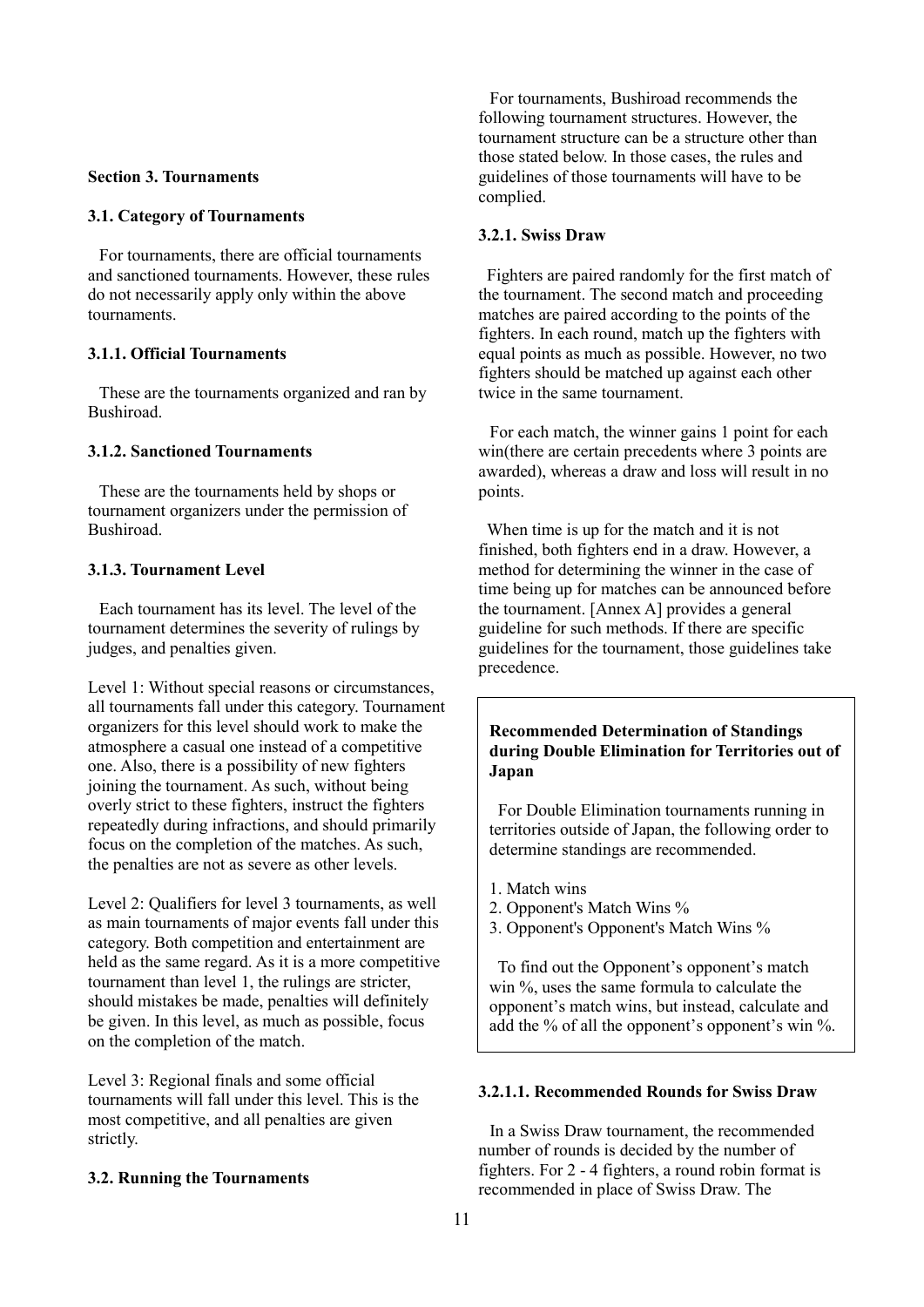following are the recommended number of rounds.

For tournaments which do not cut to top-tier:  $5 \sim 8$  fighters: 3 rounds  $9 \sim 16$  fighters: 4 rounds  $17 \sim 32$  fighters: 5 rounds  $33 \sim 64$  fighters: 6 rounds  $65 \sim 128$  fighters: 7 rounds  $129 \sim 256$  fighters: 8 rounds  $257 \sim 512$  fighters: 9 rounds 513 ~ 1024 fighters: 10 rounds

For tournaments which cut to top-tier:  $9 \sim 64$  fighters:  $3 \sim 5$  rounds  $65 \sim 128$  fighters:  $4 \sim 6$  rounds  $129 \sim 256$  fighters:  $5 \sim 7$  rounds  $257 \sim 512$  fighters:  $6 \sim 8$  rounds  $513 \sim 1024$  fighters:  $7 \sim 9$  rounds

The organizer may change the number of rounds as they deem appropriate. For example, the organizer may choose to play the tournament until there is only one undefeated fighter left, when the number of fighters left are less than a predetermined number of winners, or, in order to give fighters with a loss a chance, the organizer may add one more round.

# <span id="page-11-0"></span>**3.2.1.2. Determination of Standings during Swiss Draw**

The standings are decided by the total number of points. If they are the same, it is decided by a tiebreaker in the following order of priority. However, in the case that there are further specifications or guidelines for determining the standings, please follow the contents of those guidelines.

# **Recommended Determination of Standings during Swiss Draw for Territories out of Japan**

For Swiss Draw tournaments running in territories outside of Japan, the following order to determine standings are recommended.

- 1. Match wins
- 2. Opponent's Match Wins %
- 3. Opponent's Opponent's Match Wins %

To find out the Opponent's opponent's match win %, uses the same formula to calculate the opponent's match wins, but instead, calculate and add the % of all the opponent's opponent's win %. 1. Opponent Match Win %

At the end of the tournament, calculate each fighter's match win % using the following formula (the fighter's point total) / (total number of rounds  $\times$  highest points obtainable in a single match). Under normal circumstances, it should be (total number of rounds  $\times$  1) Round down the results to two decimal places. If the result is lower than 0.33, it is calculated as 0.33.

For each fighter, add up each of his or her opponents' match win %, and divide by the number of those opponents. The result of this calculation is called the Opponent Match Win %. The fighter with a higher Opponent Match Win % wins the tiebreaker. If a fighter had any byes, exclude that round from the calculation.

2. Head to Head

If two or more fighters have equal Opponent Match % but had played each other during any of the Swiss Draw rounds, the winner of that round wins the tiebreaker.

3. Random Method or Playoff

If the standing still cannot be decided, then it is decided in one of the following ways:

a. Random Method

 Use random methods such as a coin flip or dice roll to decide.

b. Playoff

 Play an extra playoff round between those fighters. To decide the winner, it is recommended to use the method of Single Elimination (see below).

# <span id="page-11-1"></span>**3.2.2. Double Elimination**

A format where only winners will not be eliminated. Matches will take place between fighters with full wins and fighters who only have one loss, and the fighter who lasts through the entire tournament is the victor. When top X number of finalists must be decided, fighters with full wins will face off against each other until the numbers of fighters left is under the specified number.

In the event of a tie, both players are considered to have lost the match. However, in the case that there are further specifications or guidelines for the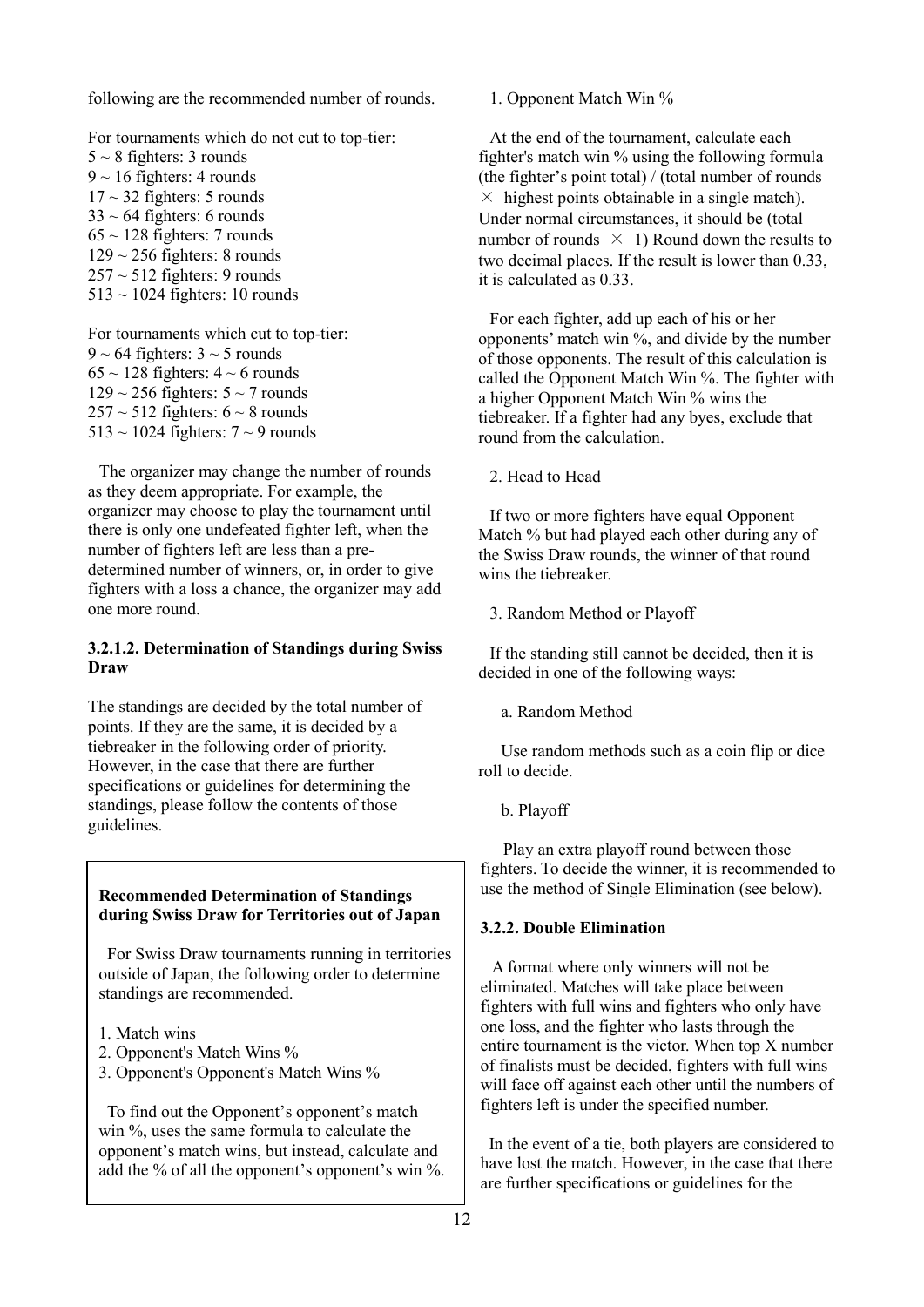tournament, please follow the contents of those specifications or guidelines.

# <span id="page-12-0"></span>**3.2.2.1. Double Elimination Matching**

Randomly pair fighters in the first round. In later rounds, pair fighters with the same record as much as possible. However, no two fighters should be play against each other more than once in the same tournament. When a fighter loses two matches, he or she is eliminated from the tournament. When there is only one undefeated fighter left, he or she wins the tournament.

When time is up for a match and a match is not finished, both fighters end with a draw. However, a method for determining the winner in the case of time being up for matches can be announced before the tournament. [Annex A] provides a general guideline for such methods. If there are specific guidelines for the tournament, those guidelines take precedence.

# <span id="page-12-1"></span>**3.2.2.2. Determination of Standings During Double Elimination**

If not specified, the standing of the fighters are determined by the number of wins of the fighters. The higher number of wins by the fighter, the higher the standing of the fighter. In the event of fighters having the same number of wins, please conduct a tiebreaker by the same mean as the **Swiss Draw Tiebreaker**. However, for the "Opponent Match Win %" procedure, please follow the following procedure:

At the end of the tournament, calculate each fighter's match win % by (the fighter's point total) / (number of effective rounds  $\times$  highest points obtainable in a single match). Cut off the results to two decimal places. If the result is lower than 0.33, it is calculated as 0.33.

The number of effective rounds for the calculation is the lowest of the following:

- The number of rounds up to the point the fighter has two losses.
- If the fighter dropped out while he or she had one or no losses, take the number of rounds up to the point the fighter dropped out, and add one round (if he or she had one loss) or two rounds (if he or she had no losses).
- The total number of rounds in the tournament.

For each fighter, add up each of his or her opponents' match win %, and divide by the number of those opponents. The result of this calculation is called the Opponent Match Win %. The fighter with a higher Opponent Match Win % wins the tiebreaker. If a fighter had any byes, exclude that round from the calculation.

### <span id="page-12-2"></span>**3.2.3 Single Elimination (Tournament)**

Only fighters who win their match get to advance to the next round, and the last fighter remaining in the tournament wins.

Should both fighters meet the losing condition at the same time, the non-turn fighter wins and the turn fighter is given a loss. However, in the case where there are further specifications or guidelines, please follow the contents of those guidelines.

When time is up for the match and the match is not finished, both fighters will lose the match. However, if previously announced, certain guidelines may be used to determine the winner. In those cases, the procedures in [Annex A] will generally be followed. If there are specific guidelines for the tournament, those guidelines take precedence.

# <span id="page-12-3"></span>**3.3. Format**

Normal tournaments are referred to as "Constructed Battles", where fighters take part with pre-constructed decks. In the case that there are further specifications or guidelines for the construction of the deck such as "Limited Battles", please follow the contents of those rules and guidelines.

In some cases, organizers can choose legal sets or additional banned/restricted cards for the tournament. In this case, the organizer must announce all details in full publicly before the tournament.

Generally, all cards are legal in a constructed event from the day that the cards are released. Promotional cards are legal from the day that they are distributed.

# <span id="page-12-4"></span>**3.3.1. Types of Formats**

#### <span id="page-12-5"></span>**3.3.1.1. Constructed Format**

Generally, only one deck may be used for each tournament. Also, changing of cards in the deck or switching out cards is not allowed. Please refer to the other detailed rules regarding deck construction.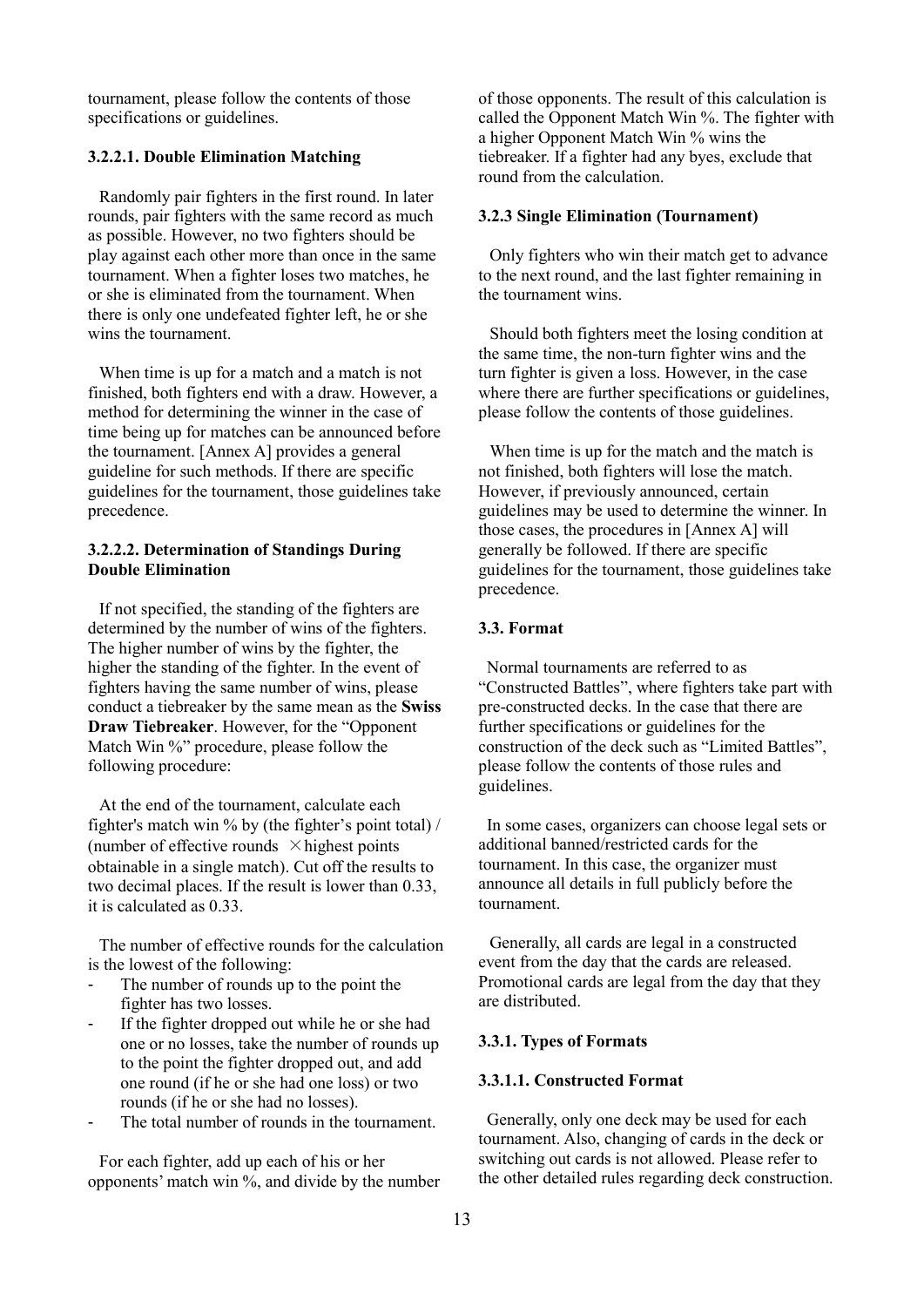# <span id="page-13-0"></span>**3.3.1.2. Limited Format**

A format where each fighter builds their deck using only cards specified for that particular tournament. Please refer to the other detailed rules and guidelines for each individual limited battle.

### <span id="page-13-1"></span>**3.3.2. Registering the Deck**

The organizer or head judge may request fighters to register their decks before the tournament begins. In a tournament that requires deck registration, fighters are to write the contents of their deck on a deck registration sheet and present it to the officials. When the official receives it, the registration is completed. After registration, fighters may not change their decks.

Even with tournaments where deck registration sheets need not be submitted, the organizer or head judge may request fighters to submit their deck registrations during or after the tournament with accordance to the situation. In these cases, fighters must submit their deck registrations.

## <span id="page-13-2"></span>**3.3.3. Deck Check**

The organizer and head judge may check any deck in the tournament to see if it is legal.

If possible, the head judge should avoid performing any deck checks during the tournaments.

#### <span id="page-13-3"></span>**Section 4. Miscellaneous**

# <span id="page-13-4"></span>**4.1. Match and Game**

A "match" between two fighters consists of "games" to determine the winner. In a best-of-one format, a single game is played to determine the winner of the match. In a best-of-three format, the fighter to win two games or the fighter with more games won when time is called wins the match. In a Swiss Draw tournament, if both fighters had won the same number of games, the match ends in a draw. In a single elimination tournament, if both fighters had won the same number of games, fighters will play an extra game to decide the winner. Different rules and guidelines may be set for different tournaments, so please follow the rules and guidelines defined by that tournament.

### <span id="page-13-5"></span>**4.1.1. Player Going First**

If it is the second game or later of a match, the fighter who lost the previous game may choose to go first or second.

#### <span id="page-13-6"></span>**4.2. Time**

The following are the recommended time for each game:

| [Luck & Logic]           | 40 minutes       |
|--------------------------|------------------|
| [Future Card Buddyfight] | 20 minutes (BO1) |
|                          | 40 minutes (BO3) |
| [Cardfight!! Vanguard]   | 25 minutes       |
| Weiss Schwarz            | 30 minutes       |
| Dragoborne               | 25 minutes (BO1) |
| -Rise to Supremacy-      | 50 minutes (BO3) |

If a time is set for the match, fighters must strive to complete the match during the time allocated. Furthermore, in order to ensure that fighters complete the match within the allocated time, staff and judges may urge the fighters to play faster when necessary.

According to the organizer's judgment, under acceptable ranges, the time can be set to a different time for a match, but this information must be announced clearly.

### E.g.

"As this is a beginners' tournament, the time for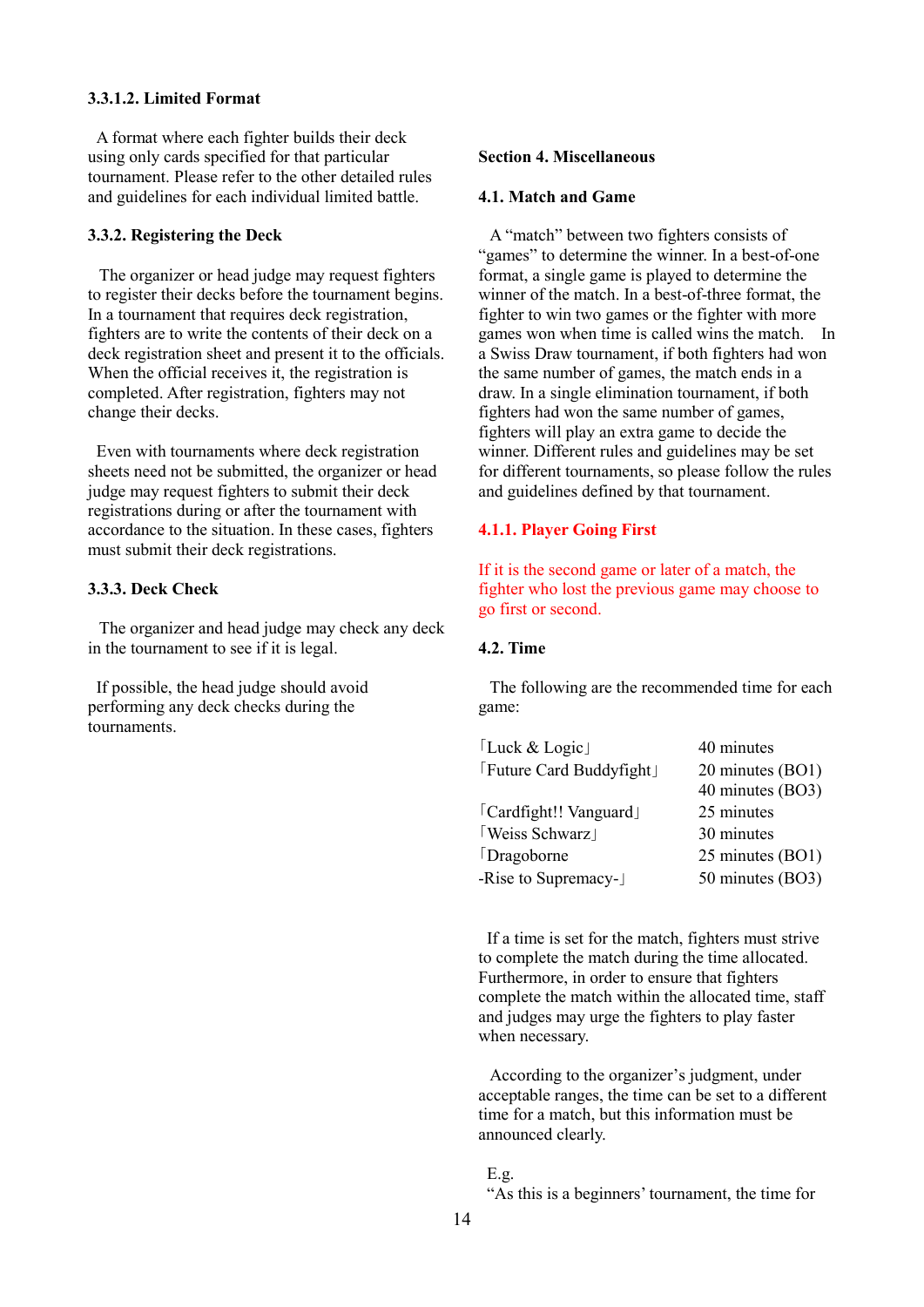each match will be extended by 10 minutes."

"As the final round shall determine the champion, no match time will be set and the fighters may play till the end of their match."

Before the match starts officially, each fighter must follow the flow of game preparation for their respective card games, and prepare themselves for the match.

When time is up for the round and the match is not finished, the ongoing game ends in a draw.

If a judge had given the table extra time, the round ends when the time for the round and the extra time have elapsed. If an additional turn is given, the game ends at the end of the given turn.

The start and end time of any round will be declared by the time-keeper (or a judge who also takes on the role of time-keeper). All matches may begin with the various calls of each card game, or phrases such as "The round begins", "Please begin", "Start" and so on. The match then ends with the call from said time-keeper.

The time-keeper can announce the remaining time at an interval of his or her choice. However, these announcements, or lack of, do not affect the end time of the match. Similarly, individual time pieces do not affect the end time for the match as well.

### <span id="page-14-0"></span>**4.3. Conceding**

Fighters can concede the game or match at any time, except situations unacceptable to said tournament and organizers. If a fighter concedes, no matter how the game or match had progressed, he or she loses the game or match. If a fighter refuses to play a game or a match, he or she is considered to have conceded the game or match.

A fighter cannot concede after the end of a game or match (if there are extra turns, then after that), or after a winner has been decide. Also with regards to conceding, attaching any conditions such as "I will concede when time runs out" will not be accepted. These actions, and any of the following actions are considered as foul play and will be penalized.

# E.g.

"To decide winning, losing, conceding, dropping out, or drawing by bribery or splitting of prizes."

"To decide who wins the game or match by a method other than by playing a game, such as a coin flip."

"Forging or falsely declaring the set or match

results of single or team fights."

### <span id="page-14-1"></span>**4.4. Intentional Draw**

Fighters may not choose to end a game or match in a draw even if both fighters agree and even if the game or match is yet to be concluded. As intentional draw is not allowed in the tournament, intentional drawing is considered an infraction.

# <span id="page-14-2"></span>**4.5. Drop**

If a fighter wants to drop out from the tournament, the fighter generally needs to tell the scorekeeper before the next round pairings. If the tournament uses a score sheet or result slip, the fighter needs to indicate on it that he or she is dropping out. If score sheets or result slips are used, indicate on it that your are indeed dropping out of the tournament and submit it to the staff present.

If a fighter drops out after officials had made the next round pairings, that fighter is considered to have lost the match and been eliminated from the tournament after that round.

## <span id="page-14-3"></span>**4.6. Nickname**

If the organizer allows it, fighters may use nicknames when registering his or her fighter name. However, offensive words or words that lack morality cannot be used and may be penalized.

If the tournament does not allow nicknames, generally the player must use his real name.

### <span id="page-14-4"></span>**4.7. Extra Turns**

At the end of a game, there may be cases where an additional turn is awarded. This is known as an extra turn.

Only in the event that extra turns are set in a tournament, can a defined number of extra turns be carried out during the said tournament.

For example, if there is 1 extra turn set, the turn once time is up is known as the base turn(turn 0), and the game will continue until the following turn(turn 1, the opponent fighter's next turn). Similarly, if 3 extra turns are set, the game will continue until the end of turn 3. If for any reason a player takes another turn directly following his or her turn, that does not count as part of the 3 turns.

However, in the case that there are further specifications or guidelines for a particular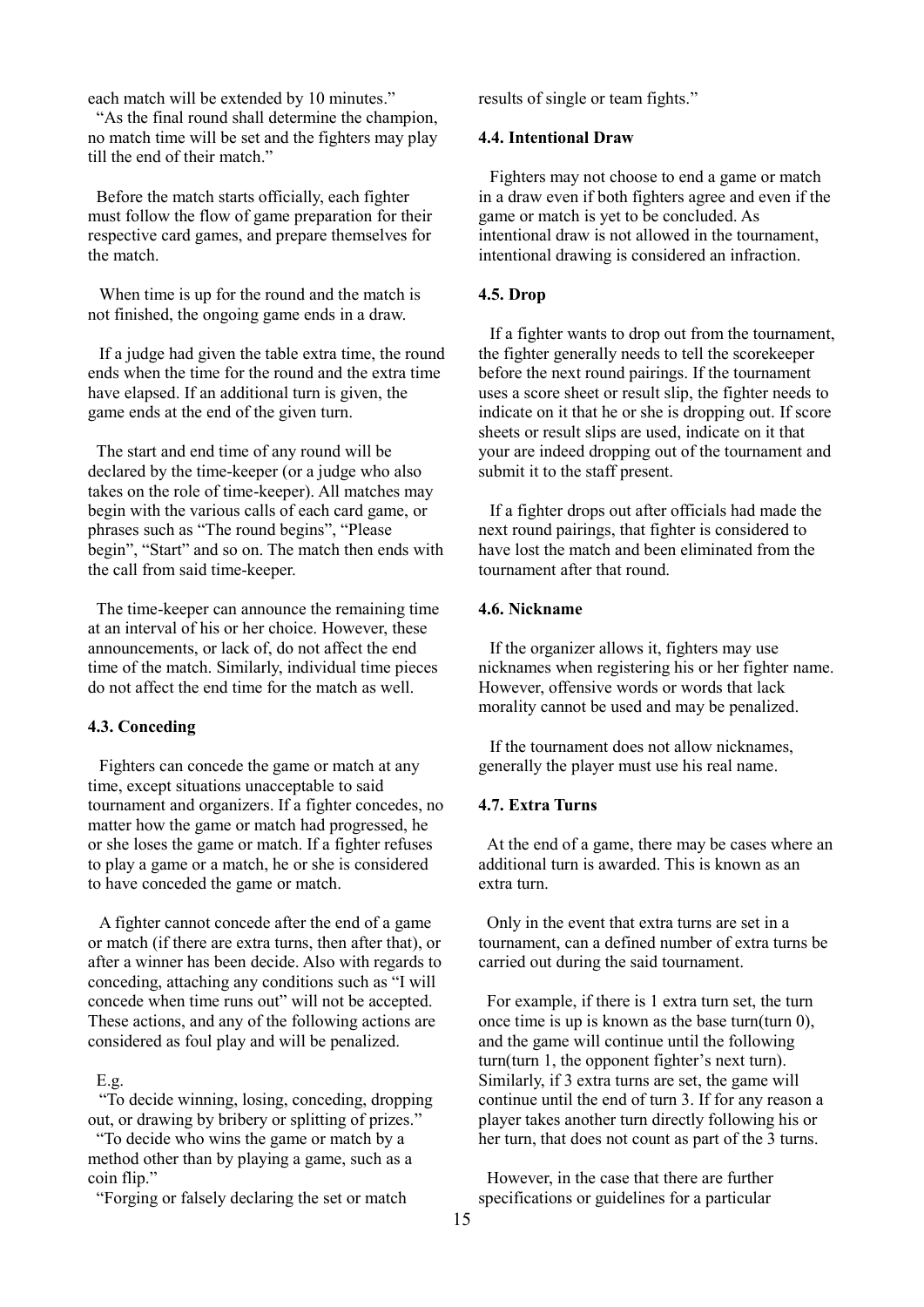tournament, please follow the contents of those guidelines.

# <span id="page-15-0"></span>**Section 5. Team Fights**

This section contains the details of team battles. If there are specific guidelines for that particular tournament, those guidelines take precedence.

# <span id="page-15-1"></span>**5.1 Types of Team Fights**

# <span id="page-15-2"></span>**5.1.1. Tag Fight**

A team of two fighters is formed, and the fights take place between these teams of two fighters. This is known as a tag fight.

A team consists of two fighters. A fighter may not belong to multiple teams in the same tournament. If one or more members in the same team cannot continue to participate in the tournament, the team will have to drop from that tournament.

Team members must decide on the order of fighters when taking part in a tournament. The order of a team consists of the "first" and the "second". Your team's first fights your opponent team's first, and your team's second fights your opponent team's second. If not specified, the team member who is the second shall be the team's representative.

# <span id="page-15-3"></span>**5.1.2. Trio Fight**

A team of three fighters is formed, and fights which take place between these teams of three fighters is known as a trio fight.

A team consists of three fighters. A fighter may not belong to multiple teams in the same tournament. If one or more members in the same team cannot continue to participate in the tournament, the team will have to drop from that tournament.

Team members must decide on the order of fighters when taking part in a tournament. The order of a team consists of the "first", "second" and "third". Your team's first fights your opponent team's first, your team's second fights your opponent team's second, and your team's third fights your opponent team's third. If not specified, the team member who is the third shall be the team's representative.

# <span id="page-15-4"></span>**5.2. General Rules of Team Fights**

# <span id="page-15-5"></span>**5.2.1. Using Team Names**

With the organizer's approval, teams may decide upon and use a team name. However, offensive words or words that lack morality cannot be used and may be penalized.

# <span id="page-15-6"></span>**5.2.2. Communication Within the Team**

Please follow the stipulated guidelines for that tournament regarding the forms of communication allowed during said tournaments. If it is not specifically stated, it will be regarded as "no communication is allowed" by default.

# <span id="page-15-7"></span>**5.2.2.1. If Communications are Not Allowed**

Without prior consent from a judge, and excluding simple forms of communication which does not contain any advice, members of a team may not communicate with teammates during a match.

# <span id="page-15-8"></span>**5.2.2.2. If Communications are Allowed**

Members of a team may communicate even during a match. However, no fighter may touch other team members' cards, and fighters cannot play a match on another team members' behalf by controlling their cards.

During a game, a member who has left the fight area may not communicate, which includes advising teammates during said game, without prior consent from a judge, until the end of that game.

If a member of the team has finished his or her match and uses a communications device and/or talks to a member of the audience, that member may not communicate, which includes advising teammates during their game, without prior consent from a judge, until the end of that game.

# <span id="page-15-9"></span>**5.2.2.3. Application of Penalties**

If required, a judge may mete out penalties to a team. When a penalty is given to a team, it is also regarded that the same penalty applies to each member on the same team.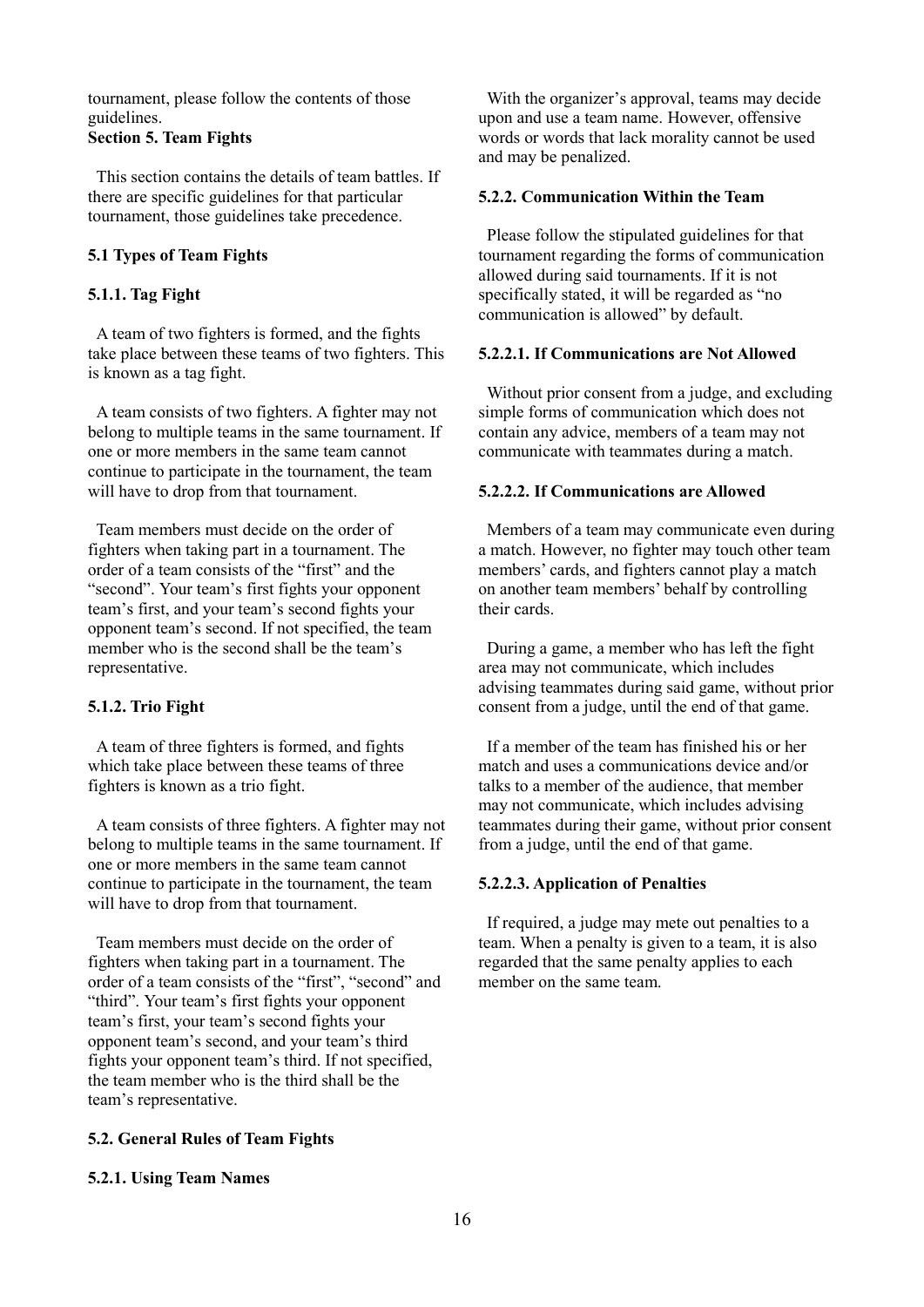# <span id="page-16-0"></span>**[Annex A] Protocol to Determine a Game During Time Up**

When an extra turn is given, an extra turn is given at the point when time is up, and it will conclude on the next regulation turn's end phase. This point of time is considered the moment the game ends. However, in the case that there are further specifications or guidelines, please follow the contents of those guidelines.

# **1. In a Game of "Luck & Logic"**

- 1. When time is up, even if effects or actions are in the middle of being resolved, play will stop at that point, and a judge shall step in.
- 2. At this time, the fighter with the lesser number of undestroyed gates loses the game. If both fighters have the same number of undestroyed gates, continue the game until the end of that turn.
- 3. At the end of that turn, the fighter with the lesser number of undestroyed gates loses the game. If both fighters have the same number of undestroyed gates, proceed to the next turn and continue until the end of that turn. Repeat step "3." until someone loses the game.

# **2. In a Game of "Future Card Buddyfight"**

- 1. When time is up, even if effects or actions are in the middle of being resolved, play will stop at that point, and a judge shall step in.
- 2. At this time, the fighter with less life loses the game. If both fighters have the same amount of life, continue play until the end of the current turn.
- 3. At the end of the current turn, the fighter with less life loses the game. If both fighters have the same amount of life, proceed to the next turn, and continue play until the end of that turn. Repeat step 3 until a winner is determined.

# **3. In a Game of "Cardfight!! Vanguard"**

- 1. When time is up, even if effects or actions are in the middle of being resolved, play will stop at that point, and a judge shall step in.
- 2. At this time, the fighter with more cards in his or her damage zone loses the game. If both

fighters have the same number of cards in their respective damage zones, continue play until the end of the current turn.

3. At the end of the current turn, the fighter with more cards in his or her damage zone loses the game. If both fighters have the same number of cards in their respective damage zones, proceed to the next turn, and continue play until the end of that turn. Repeat step 3 until a winner is determined.

# **4. In a Game of "Weiss Schwarz"**

- 1. When time is up, even if effects or actions are in the middle of being resolved, play will stop at that point, and a judge shall step in.
- 2. At this time, the fighter with the higher level than his or her opponent loses the game. If both fighters are of the same level, the fighter with more cards in his or her clock than his or her opponent loses the game. If both fighters are of the same level and have the same number of cards in their respective clock zone, continue the game.
- 3. At the beginning of the next check timing, if the number of cards in the clock and level is the same, continue play until there is a change in number of cards in any player's clock or level. If not, go to 2.

# **5. In a Game of "Dragoborne -Rise to Supremacy-"**

- 1. When time is up, players will be given 3 extra turns to complete their game, with the ongoing turn counted as turn 0.
- 2. If at any point a player fulfills the losing condition before the 3 extra turns are up, the game ends at that point.
- 3. At the end of the  $3<sup>rd</sup>$  extra turn, play will stop at that point, and a judge shall step in. At this time, the player with less barriers loses the game.
- 4. If both players have the same number of barriers, continue play for another turn, and the player with less barriers at the end of that turn loses the game. If both players have the same number of barriers, repeat this step.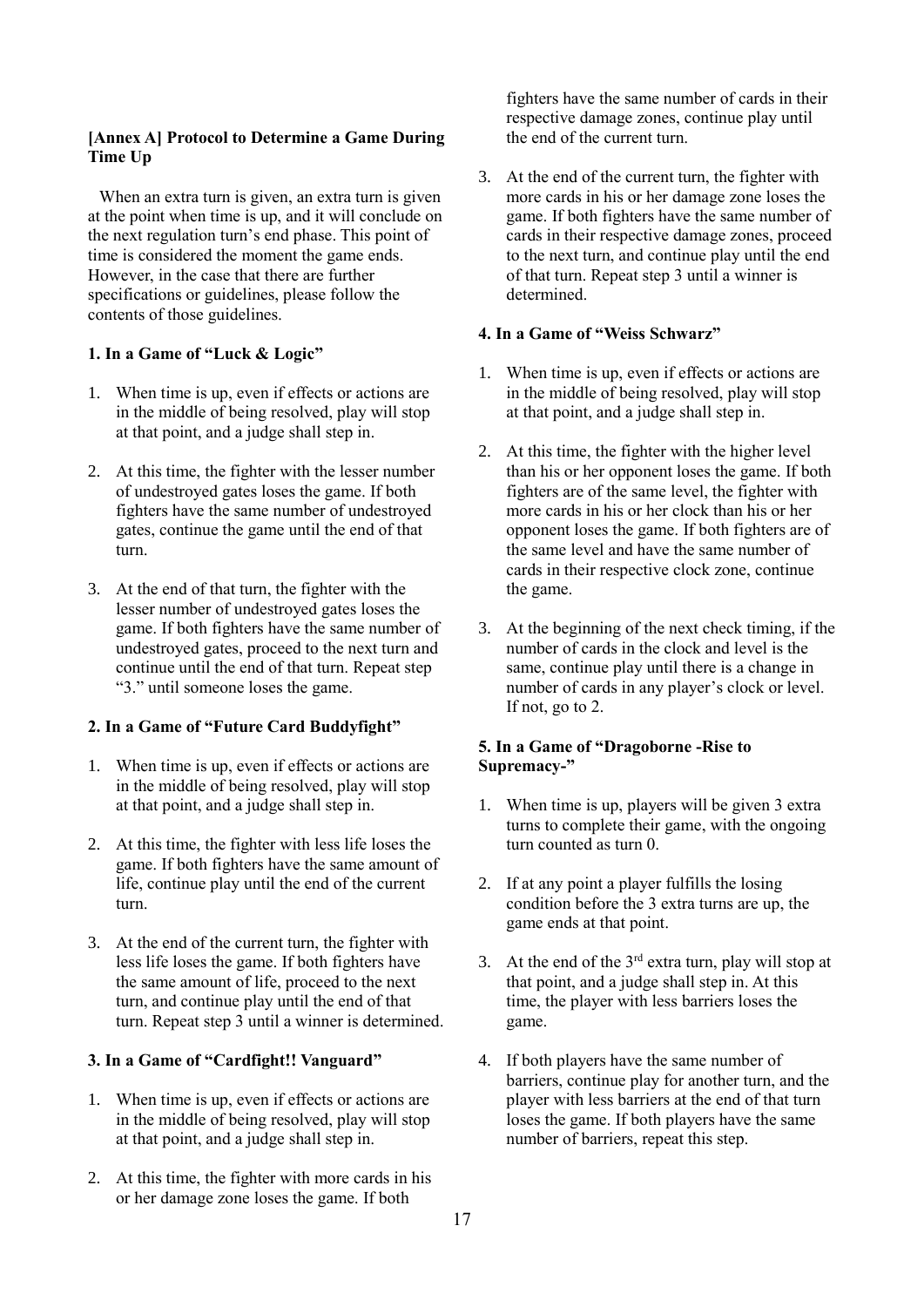### <span id="page-17-0"></span>**Penalty Guide**

Penalties are given to fighters in order to penalize those who intentionally commit a foul play, and to keep tournaments fair. At the same time, it serves to instruct fighters who unintentionally makes a mistake or break a rule, and help prevent them from making the same mistake again. Also, penalties can be given to audiences as well.

Should an infraction happen that is not in this guide, by paying attention to the situation and cross-referring other examples within this guide, judges may give appropriate penalties depending on the degree that the infraction would affect the running of the event, the completeness of the game, or the fairness of the tournament. For example, many minor acts of ungentlemanly behavior impede the running of the tournament. Using an incorrect deck resulting in a significant loss of integrity to the match. Last but not least, foul play constitutes to a complete loss of fairness in the tournament.

This guide serves as a reference for penalties to be given in "Level 1" and "Level 2" or above tournaments. However, this guide only serves to be a standard, and the judge can give an appropriate penalty depending on the situation on the judge's discretion.

### <span id="page-17-1"></span>**Section 1. Tournament and Enforcement Level**

Each tournament has different enforcement levels. Generally, the higher the tournament level is, the stricter the penalties become. However, it is not intended to mean that foul play is accepted in lower level tournaments. Any kind of foul play should be strictly penalized regardless of tournament level.

#### <Tournament Level 1>

In level 1 tournaments, the focus is more on creating a casual atmosphere rather than a competitive one. As fighters attending tournaments of this level might not know most of the comprehensive rules or floor rules, it is to be expected that players might commit infractions when resolving parts of an effect of a card, or do not know what must or must not be done in certain situations.

When the infraction is committed due to unfamiliarity with the rules, penalties are to be lightly given. However, it does not mean that judges may overlook any infractions. Judges need to educate the fighters about the rules, and give severe penalties to any kind of foul play.

Generally, it is recommended that all shop tournaments use this level.

<Tournament Level 2>

Generally, this level is used for qualifiers of big official events. Fighters attending this tournaments are expected to know the game rules and floor rules well. Penalties in this level are given more strictly than in level 1. When a major infraction is committed, strict penalties may be given to the fighter.

<Tournament Level 3>

This level is used in big official competitive tournaments. Fighters attending this events are expected to be very familiar with both the game rules and floor rules, and strict penalties may be given even to unintentional infractions.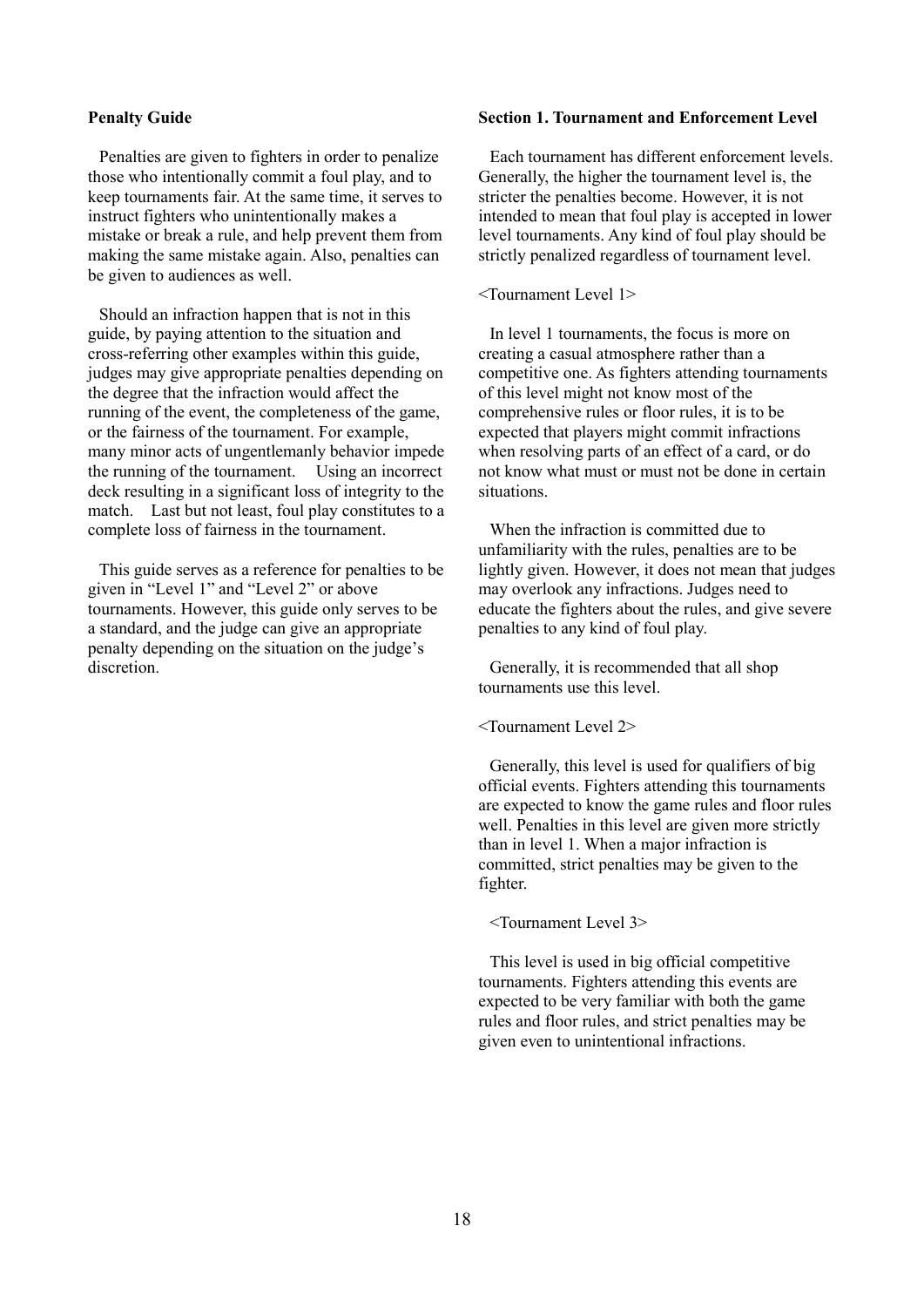### <span id="page-18-0"></span>**Section 2. Rank of Penalties**

Penalties are divided into several ranks. Each penalty will be upgraded if the same fighter does the same infraction again within the same tournament. If a fighter receives a penalty of the same rank but for a different infraction, no upgrades will be made. Judges will decide whether those infractions are the same or not. For each penalty, they will generally only be valid during that tournament.

When judges give a fighter a penalty, judges must tell the fighter verbally what the infraction is and what the penalty is. Each penalty only lasts until end of the tournament. Also, when required, penalties will be recorded on the score sheet with the description of the penalty.

### **"Verbal Caution"**

A verbal caution, or caution for short, is a penalty for very minor infractions. It may be regarded as a penalty, but the main reason for a verbal caution is to enlighten fighters and guide them towards the proper actions. If the player receives one or more cautions for the same infraction within the same tournament, it can be upgraded to a "warning" at the discretion of the judge.

Cautions should be recorded on the score sheet for repeated infractions and upgrades.

#### **"Warning"**

A warning is a penalty for a bigger infraction than cautions, but not too severe. A warning is given to a fighter when he is an interference to the tournament, or has committed moderate infractions. Warnings are to be recorded in case of repeat infractions and upgrades.

If the player receives a warning level penalty for the same infraction within the same tournament, it can be upgraded to a "loss of game", "loss of match", or "disqualification" at the discretion of the judge. With regards to the infractions stipulated in 'Section. 3', all infractions listed under the same sub-section are regarded as the same infraction. For multiple warnings given to non-listed infractions, it is up to the discretion of the judge if the penalties should be upgraded.

# e.g.

A warning for "3.5.1. Failure to Reveal Cards" and a warning for "3.5.3. Looking at Extra Cards" was

given to the same fighter. As these 2 infractions fall under the same sub-section "3.5. Penalty for Revealing/Moving Cards in Zones", it will result in an upgraded infraction.

#### e.g.

A warning for "3.4. Forgetting to Resolve Automatic Abilities" and a warning for "3.9.1. Common Tardiness" was given to the same fighter. As these 2 items fall under different sub-sections, it will not result in an upgraded infraction.

### **"Loss of Game"**

If a loss of game is given during a game, the game ends immediately and the fighter loses the game. A loss of game is given to a fighter when he or she has committed a major infraction.

If it is given between matches, the penalty is applied to the first game of the next match. If the game was close to the end and that game ended in that fighter's loss, the judge may choose to apply the penalty to the next game.

When a judge gives a fighter a loss of game, he or she must report that to the head judge.

# **"Loss of Match"**

If a loss of match is given during a match, the match ends immediately and the fighter loses the match. A loss of match is given to a fighter when he is a big interference to the tournament, or has committed severe infractions.

If it is given between matches, the penalty is applied to the next match. If the match was close to the end and that match ended in that fighter's loss, the judge may choose to apply the penalty to the next match.

When a judge gives a fighter a loss of match, he or she must report that to the head judge.

# **"Disqualification"**

A disqualification is given to a fighter who has committed a major foul play or unsportsmanlike conduct.

If a fighter is given this penalty, he or she is excluded from the tournament immediately and any match in progress will be ruled as the fighter's loss.

If a fighter is given this penalty, all prizes that he or she had already gotten from the tournament and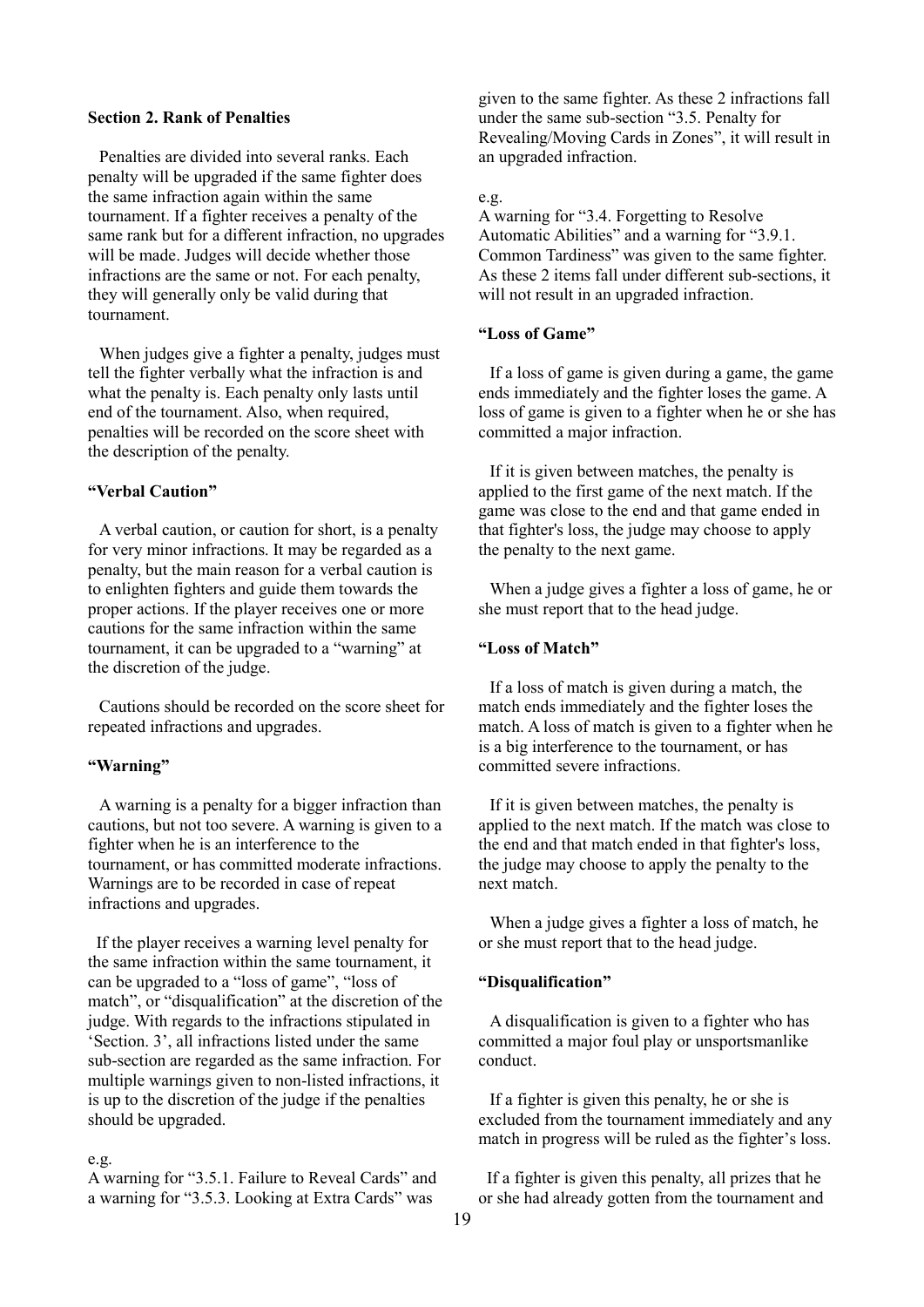his or her standing in the tournament can be revoked at the discretion of the event organizer or head judge. Even if said fighter's standing in the tournament is revoked, it will not change his or her win-loss results against his or her opponents. As for the revoked prizes and standing, it is up to the organizer or head judge's discretion if they should be void or passed down to the next possible fighter.

Even if an infraction that will be penalized with a disqualification is found after the tournament by the official the penalty of disqualification can still be given by the official.

Normally, only head judges are able to give disqualifications. Should this penalty be given, the head judge must report the details to Bushiroad.

Additionally, the participant that has been given this penalty can be ejected from the venue by the decision of the event organizer or head judge after permission has been provided by the event organizer. Participants given the penalty must leave the venue immediately and may not return until the organizer gives permission.

In the case when a disqualification is given, the participant may be suspended from joining Bushiroad tournaments should the infraction be deemed malicious. This decision is made and determined by Bushiroad. A fighter suspended from joining Bushiroad tournaments can be banned for a determined but nonrestrictive period of time.

If actions judged by Bushiroad leading to a disqualification occurs outside of the tournament venue, Bushiroad reserves the right to penalize these fighters, including suspensions.

### <span id="page-19-0"></span>**Section 3. General Infractions**

### <span id="page-19-1"></span>**3.1. Infractions Concerning the Deck**

Infractions and penalties concerning the deck and deck registration is described in this section.

# <span id="page-19-2"></span>**3.1.1. Illegal Deck when Deck Registration is Not Required**

| $=$ Default penalties $=$ |                             |
|---------------------------|-----------------------------|
| Level 1                   | Warning $\sim$ Loss of Game |
| Level 2 and above         | Loss of Game                |

e.g. Number of cards in the deck is not correct. e.g. Contents of the deck do not meet the requirement of the deck.

In the cases above, the deck is found to be illegal in the event when deck registration is not required. The fighter must fix the deck to make it legal. In addition, excess cards with the same names, or cards that do not meet the ruling criteria must be removed from the deck. In the case there are excess cards in the deck, remove cards until the deck is legal. In the case the deck is missing cards, fill the deck with cards until the deck is legal.

# <span id="page-19-3"></span>**3.1.2. Illegal Deck Registration with a Legal Deck**

| $=$ Default penalties $=$ |                     |
|---------------------------|---------------------|
| Level 1                   | Warning             |
| Level 2 and above         | Loss of Game $\sim$ |
|                           | Disqualification    |

e.g. Number of cards on the deck registration sheet is not correct.

e.g. The cards within the deck registration sheet does not meet the deck construction criteria.

e.g. Card names on the deck registration sheet are ambiguous and cannot be distinguished.

In the cases above, the deck registration sheet is illegal. If the deck registration sheet is illegal, the fighter must fix the sheet to make it the same as his or her actual deck. This must be done by the fighter under the observation of a judge.

If the registration sheet contains more than the limit allowed by the rules, remove cards that are not in the actual deck. If the registration sheet contains less cards than the minimum number allowed by the rules, add cards in the actual deck that are not on the sheet. In this case, the rewritten deck registration sheet must match the actual deck. If the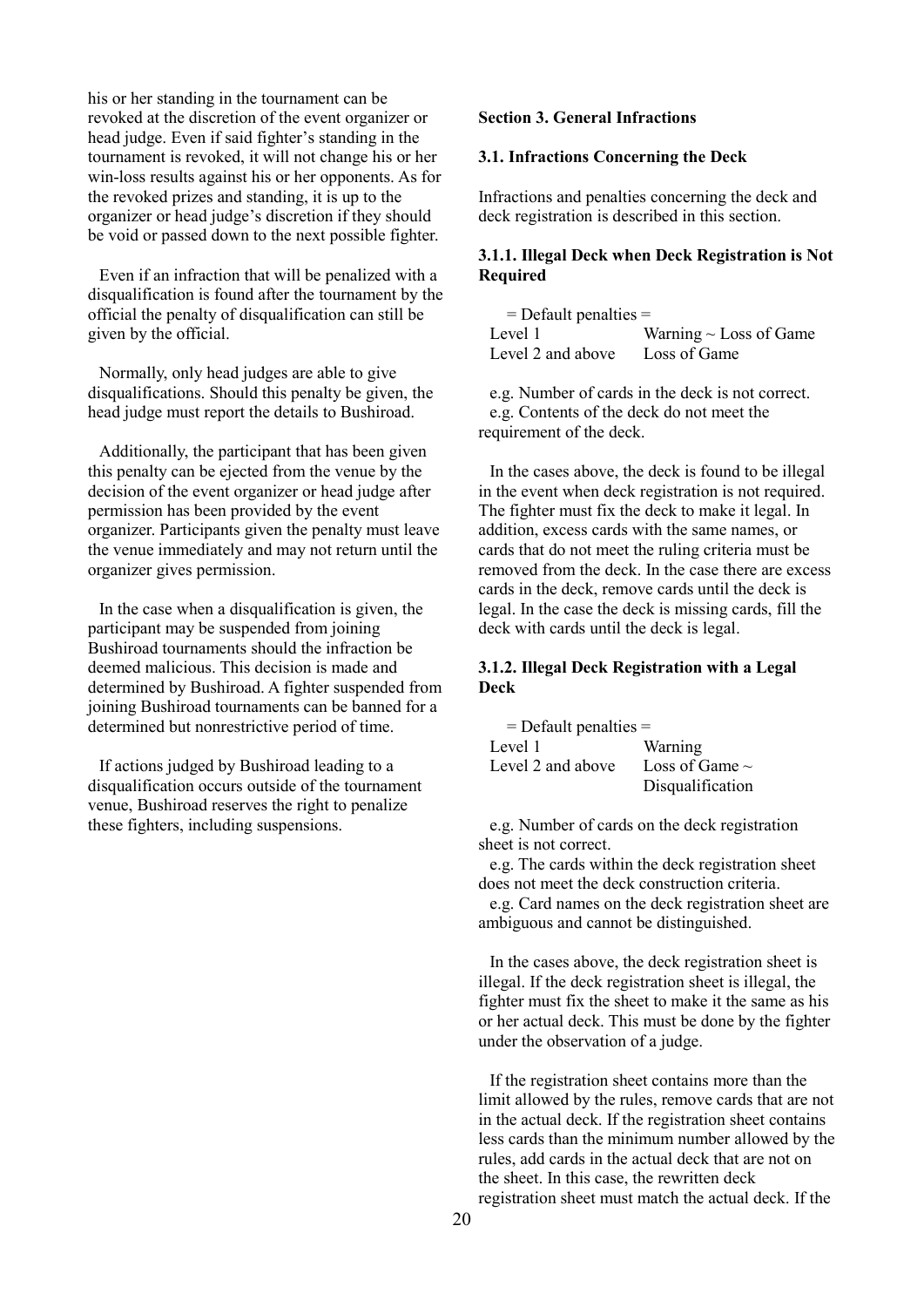card name is ambiguous, check the deck and the fighter must rewrite the sheet to make it distinguishable.

# <span id="page-20-0"></span>**3.1.3. Illegal Deck with a Legal Deck Registration**

| $=$ Default penalties $=$ |                             |
|---------------------------|-----------------------------|
| Level 1                   | Warning $\sim$ Loss of Game |
| Level 2 and above         | Loss of Game $\sim$         |
|                           | Disqualification            |

If a deck does not match with the legal deck registration sheet, the deck is illegal. If the deck is illegal, the fighter must fix the deck to make it same as the deck registration sheet. This must be done by the fighter, under the observation of a judge.

If the fighter lost his or her cards and cannot replace them, the fighter is to add another card to that deck that can be legally used. In this case, the fighter must fix the deck registration sheet to match the new deck.

# <span id="page-20-1"></span>**3.1.4. Illegal Deck Registration with an Illegal Deck**

| $=$ Default penalties $=$ |                     |
|---------------------------|---------------------|
| Level 1                   | Loss of Game        |
| Level 2 and above         | Loss of Game $\sim$ |
|                           | Disqualification    |

In this case, it should be processed in the following manner. This must be done by the fighter, under the observation of a judge.

First, fix the deck registration sheet into a legal one. Remove excess cards of the same name or illegal cards from the sheet. Once the deck registration sheet is appropriate, adjust the contents of the deck according to the deck registration sheet. In the case that there are still excess cards in the sheet, remove cards from the sheet till appropriate. In the case that there are too little cards in the sheet, add cards that are legal to the deck into the sheet till appropriate. After doing so, match the deck registration sheet with the actual deck.

### <span id="page-20-2"></span>**3.2. Conveying Incorrect Information**

Correct information such as power values, number of cards, which effect is given to which card and so on must be conveyed to the opponent correctly. In the event that incorrect information is passed on, and thus affecting the game, penalties will be meted out to the fighter accordingly. If the correct information is conveyed before affecting the game,

then no penalties will be given.

## <span id="page-20-3"></span>**3.2.1. Minor Infraction**

| $=$ Default penalties $=$ |                        |  |
|---------------------------|------------------------|--|
| Level 1                   | Caution                |  |
| Level 2 and above         | Caution $\sim$ Warning |  |

e.g. Declaring 7 damage instead of 6, but the damage was canceled at the 4th card during damage resolution, therefore the outcome was not affected.

Instances where the fighters' strategies will not change even if the correct information had been conveyed or will not cause a situation where a particular fighter is advantageous, would fall under this category.

### <span id="page-20-4"></span>**3.2.2. Major Infraction**

| $=$ Default penalties $=$ |                              |
|---------------------------|------------------------------|
| Level 1                   | Caution $\sim$ Warning       |
| Level 2 and above         | Warning $\sim$ Loss of Match |

e.g. Declaring power was 9000 instead of 6000, causing the opponent to use up more cards or abilities than necessary.

Instances where the fighters' strategies will clearly change if the correct information had been conveyed would fall under this category.

As a result, if an illegal game state is reached or winding back the game is required, refer to the next section.

### <span id="page-20-5"></span>**3.3. Unintentional Illegal Game State**

# <span id="page-20-6"></span>**3.3.1. Minor Infraction**

| $=$ Default penalties $=$ |                                          |  |
|---------------------------|------------------------------------------|--|
| Level 1                   | Caution                                  |  |
|                           | Level 2 and above Caution $\sim$ Warning |  |

e.g. Entered the draw phase without standing his or her units.

e.g. Played characters with a higher level than his or her level and realized at the beginning of the attack phase.

If the infraction does not affect the current game, correct the infraction until it is a legal game state. If required, the judge must correct the game state legal with neutrality so that the fighter who has committed the infraction does not gain any advantage. If the game had advanced to the point that it cannot be corrected, it will fall under a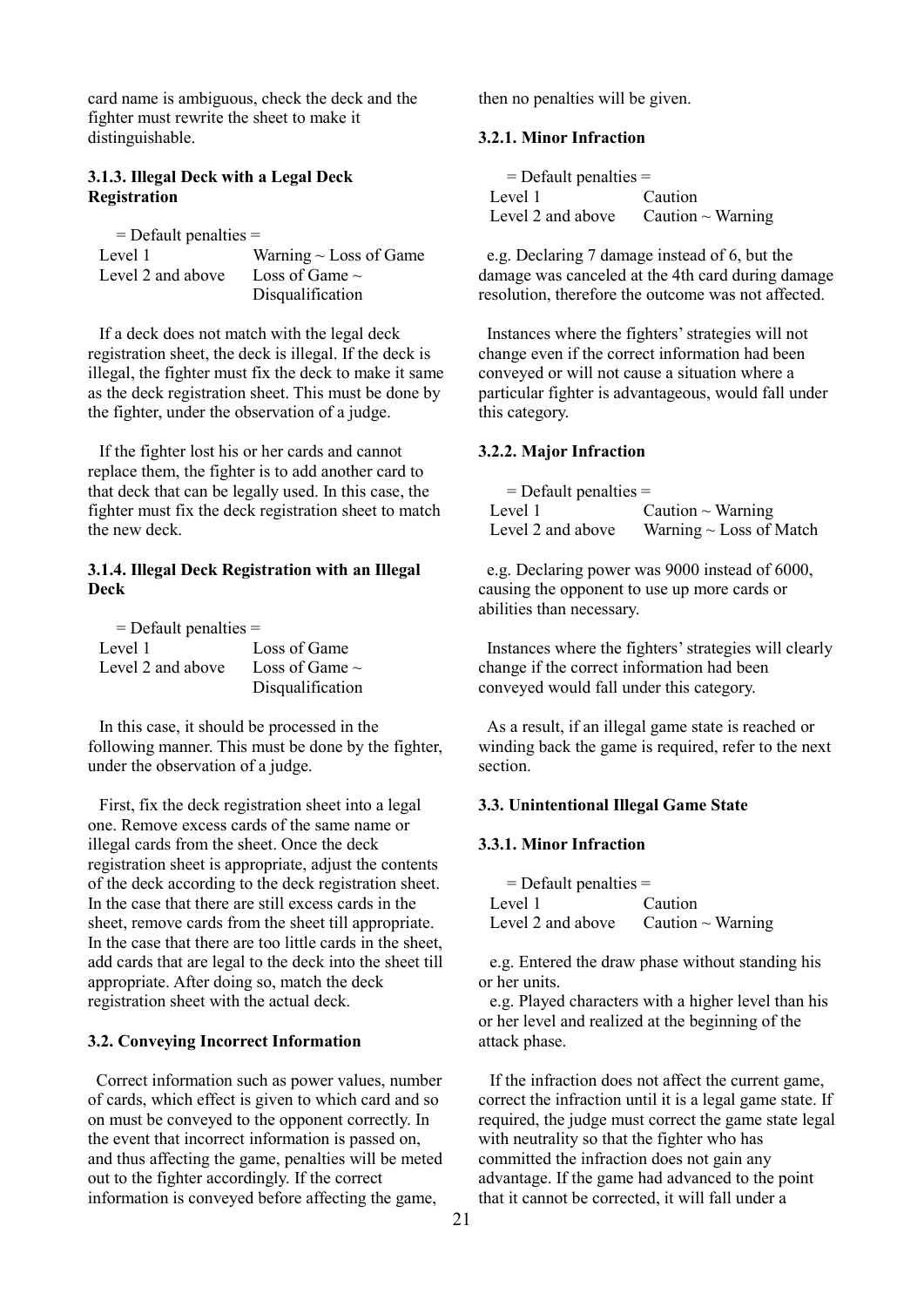moderate or major infraction.

### <span id="page-21-0"></span>**3.3.2. Moderate Infraction**

| $=$ Default penalties $=$ |                        |
|---------------------------|------------------------|
| Level 1                   | Caution $\sim$ Warning |
| Level 2 and above         | Warning                |

e.g. Called units with a higher grade than his or her vanguard and realized at the beginning of his or her opponent's draw phase.

e.g. Had received one more damage than he or she should have and realized at the beginning of his or her opponent's main phase.

As the infraction might affect the strategy of the game, the game situation cannot be reverted by simply reversing the steps. However, if the game state is illegal, make the game state legal by the judgment of the judge. If required, the judge must correct the game state legal with neutrality so that the fighter who has committed the infraction does not gain any advantage.

# <span id="page-21-1"></span>**3.3.3. Major Infraction**

| $=$ Default penalties $=$ |              |
|---------------------------|--------------|
| Level 1                   | Loss of Game |
| Level 2 and above         | Loss of Game |

e.g. Mixed up the cards in his stock and his hand, and cannot tell which ones were in the hand.

If the infraction is too severe to fix the game, the fighter is penalized with a Loss of Game. However, in tournaments level 2 and below, if it is still possible to legalize the game state under the judgment of the judge, the game state can be legalized by the judge taking into consideration that the fighter who made the mistake does not gain an advantage, and the game can continue. In this case, the fighter who has committed the infraction will be given a warning instead.

### <span id="page-21-2"></span>**3.4. Forgetting to Resolve Automatic Abilities**

| $=$ Default penalties $=$ |                        |
|---------------------------|------------------------|
| Level 1                   | Caution $\sim$ Warning |
| Level 2 and above         | Warning                |

If any triggered automatic abilities were overlooked, by the judgment of the judge, resolve it in the next check timing. However, if the automatic ability has "may" in the effect, it is considered that the fighter chose not to resolve it, and there are no penalties given.

# <span id="page-21-3"></span>**3.5. Penalty for Revealing/Moving Cards in Zones**

## <span id="page-21-4"></span>**3.5.1. Failure to Reveal Cards**

# <span id="page-21-5"></span>**3.5.1.1. In the Case When the Card can be Distinguished**

| $=$ Default penalties $=$ |                        |
|---------------------------|------------------------|
| Level 1                   | Caution $\sim$ Warning |
| Level 2 and above         | Warning                |

e.g. If a card chosen by "Search your deck for up to one 《Magic》, reveal it to your opponent, shuffle the rest of your deck, and put the chosen card on the top of your deck." is not revealed to the opponent and put on the top of his or her deck. The card on the top of his or her deck is a  $\langle\langle \text{Magic} \rangle\rangle$  card.

If a fighter moved a card that should have been revealed to a hidden zone without revealing it, and both fighter can tell which card it was, reveal the card. If the revealed card is a legal card, the penalty stated above is applied. If the revealed card is an illegal card, it is considered as a foul play and is penalized under a different category.

# <span id="page-21-7"></span><span id="page-21-6"></span>**3.5.1.2. In the Case When the Card cannot be Distinguished**

| $=$ Default penalties $=$ |              |
|---------------------------|--------------|
| Level 1                   | Loss of Game |
| Level 2 and above         | Loss of Game |

e.g. If a card chosen by "Search your deck for up to one 《Magic》 character, reveal it to your opponent, and put it into your hand. Shuffle your deck afterwards." is not revealed to the opponent and put into his or her hand. The opponent cannot tell which card is chosen.

If fighters cannot agree with which card it is that was not revealed, the game is in an irreversible situation. However, in tournaments level 2 and below, if it is still possible to legalize the game state under the judgment of the judge, the game state can be legalized by the judge taking into consideration that the fighter who made the mistake does not gain an advantage, and the game can continue. In this case, the fighter who has committed the infraction will be given a warning instead.

# <span id="page-21-8"></span>**3.5.2. Failure to Discard Cards**

 $=$  Default penalties  $=$ Level 1  $\qquad \qquad$  Caution ~ Warning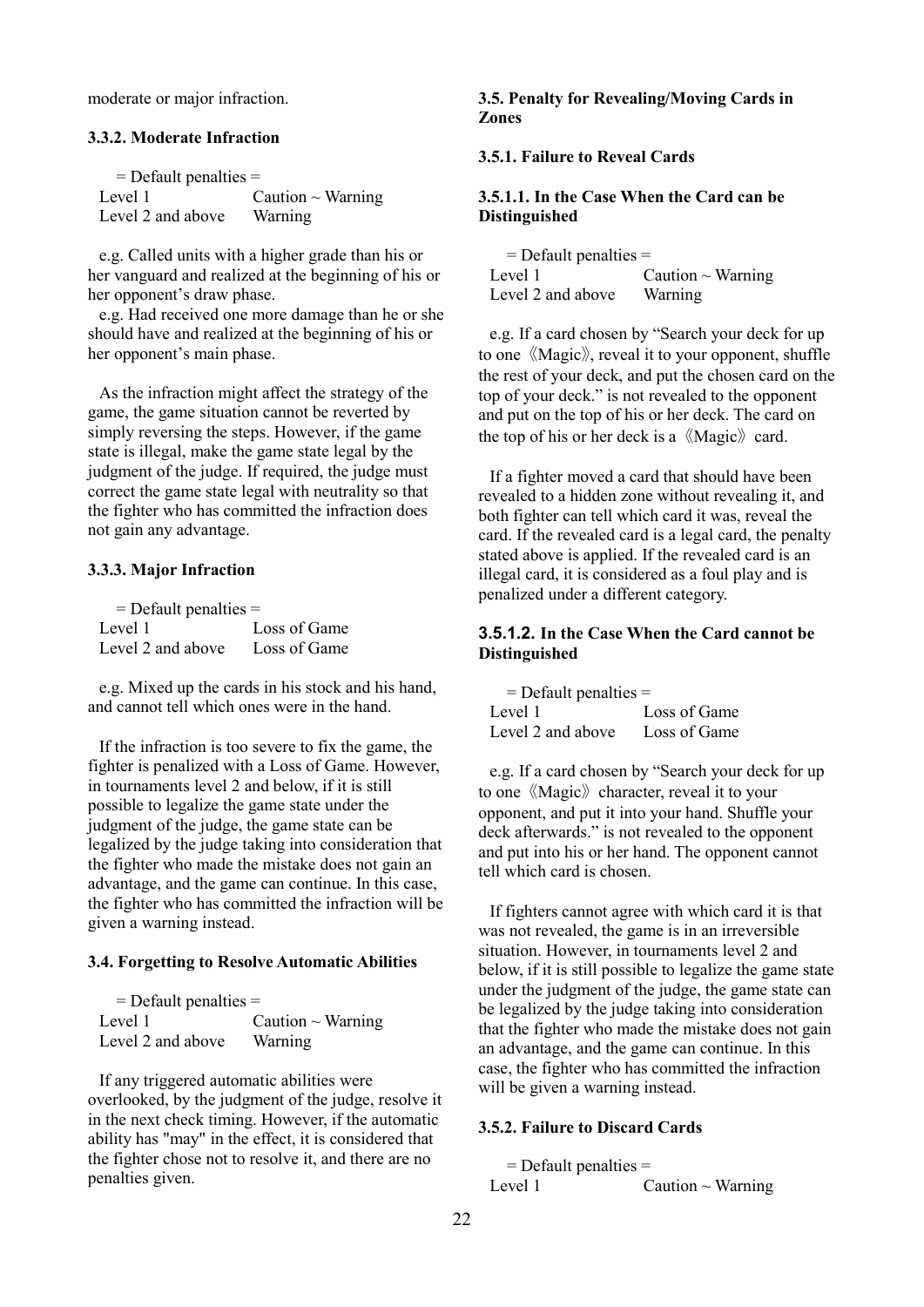Level 2 and above Warning

e.g. A fighter played an effect with "Draw up to two cards, choose a card from your hand and discard it." and the player fails to discard a card, but realizes it at his or her end phase.

e.g. A fighter has hand cards exceeding the maximum hand limit, and realizes it at his or her opponent's turn's draw phase.

If a fighter realized that he or she should have discarded a card, discard the appropriate number of cards.

If a fighter has any information at that time which should not have been known at the time when he or she should have discarded, choose the cards to discard randomly or reveal the hand and have the opponent choose the card to be discarded, with the judge making sure that the player who committed the infraction does not take advantage.

When a failure to move cards from zones other than the hand occurs, this ruling can be used as a base to resolve the penalty.

### <span id="page-22-0"></span>**3.5.3. Looking at Extra Cards**

| $=$ Default penalties $=$ |                        |
|---------------------------|------------------------|
| Level 1                   | Caution $\sim$ Warning |
| Level 2 and above         | Warning                |

e.g. Flipped over the next card in the deck when drawing a card.

e.g. Dropped some cards while shuffling his or her opponent's deck.

If any cards in a zone which are not intended to be public are revealed, the fighter that revealed the cards has looked at extra cards. The act of a fighter intentionally revealing cards from his or her hand, and the seeing of an opponent's hand from such an act, are not penalized. However, as it is an action that reduces the fun factor of the game, it is not recommended.

Even if a fighter looked at several cards at the same time, it is still penalized as one infraction.

If cards in a hidden zone are revealed, the judge will first determine what cards that are not revealed within the hidden zone. Shuffle all the cards in that zone except for the card that should not have its position randomized. This action needs to be done by a judge. .

## <span id="page-22-1"></span>**3.5.4. Drawing Extra Cards**

| $=$ Default penalties $=$ |              |
|---------------------------|--------------|
| Level 1                   | Loss of Game |
| Level 2 and above         | Loss of Game |

If any cards move from a fighter's deck and touches a card in his or her hand, the card is considered to be drawn. As a result, if extra cards are drawn, the fighter who made that mistake will be given a "Loss of Game". However, in tournaments level 2 and below, if it is still possible to legalize the game state under the judgment of the judge, the game state can be legalized by the judge taking into consideration that the fighter who made the mistake does not gain an advantage, and the game can continue. In this case, the fighter who has committed the infraction will be given a warning instead.

Put the extra card on top of the fighter's deck. Shuffle all the cards in that zone except for the card that should not have their position randomized. This action needs to be done by a judge.

If both fighters cannot agree with which card was the extra card, and if the judge determines that it is unintentional, he or she can let the game continue. In this case, choose the cards in his or her hand randomly equal to the number of cards that were drawn and put it to the top of the player's deck or have the opponent choose the card to be returned to top deck, with the judge making sure that the player who committed the infraction does not take advantage.

# <span id="page-22-2"></span>**3.6. Handling Cards in an Area Where Sequence is Required**

### <span id="page-22-3"></span>**3.6.1. Card Sequence is Altered**

There are certain areas where the sequence of cards must be maintained, and if the sequence is affected and changed in any way, it is known as altering the card sequence.

### <span id="page-22-4"></span>**3.6.1.1. Small Number of Affected Cards**

| $=$ Default penalties $=$ |                                          |
|---------------------------|------------------------------------------|
| Level 1                   | Caution                                  |
|                           | Level 2 and above Caution $\sim$ Warning |

e.g. In an effect where the top 2 cards of the deck is checked and placed back to their original position, the sequence is altered. e.g. Cards in the clock are shuffled.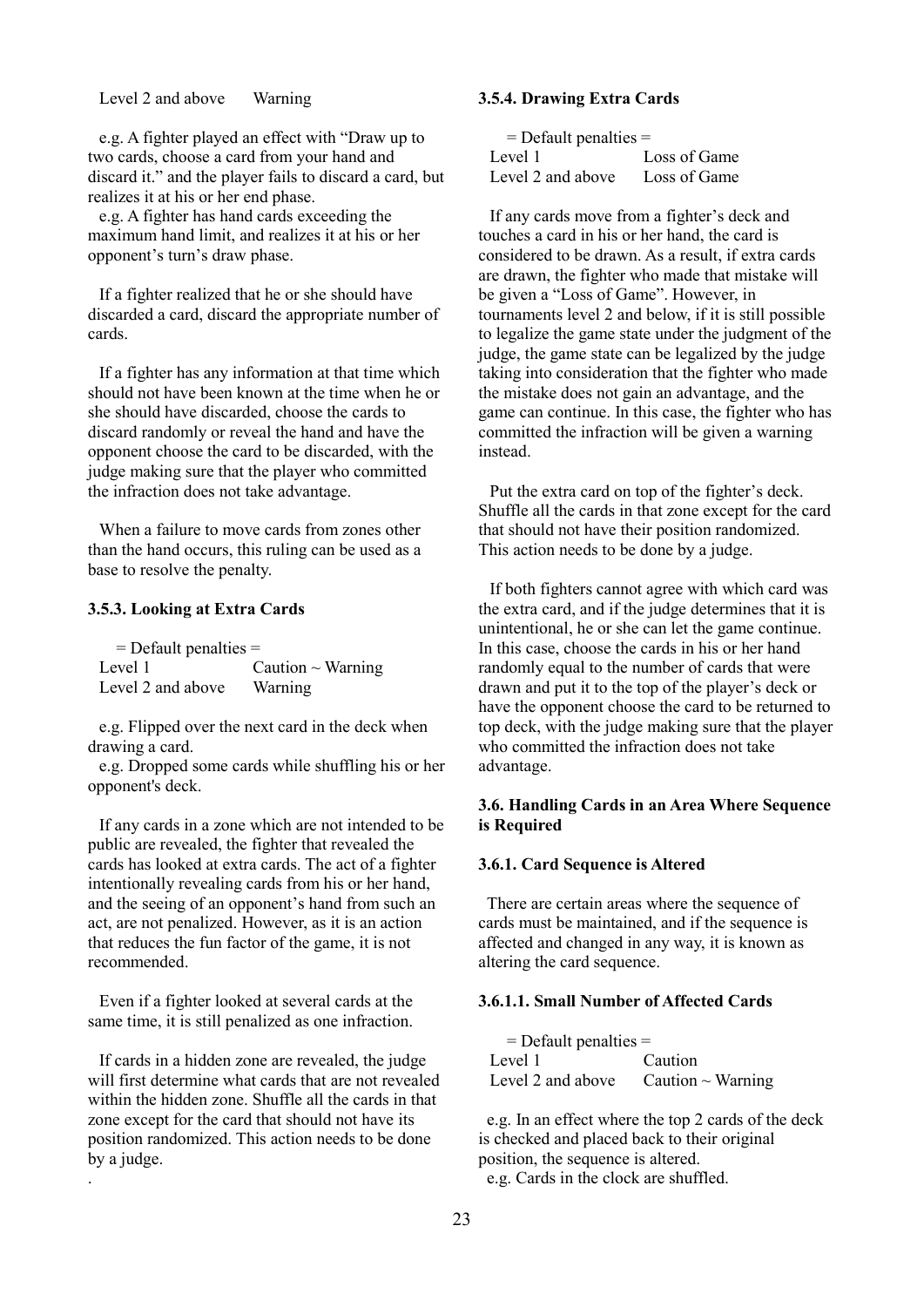If it is possible to revert back to the original sequence of the cards, then it shall be reverted back to the original sequence.

If the original sequence cannot be achieved, the order of cards is decided in a random manner, or reveal the cards and have the opponent choose the order, with the judge making sure that the player who committed the infraction does not gain an advantage.

# <span id="page-23-0"></span>**3.6.1.2. Large Number of Affected Cards**

| $=$ Default penalties $=$ |                        |
|---------------------------|------------------------|
| Level 1                   | Caution $\sim$ Warning |
| Level 2 and above         | Warning                |

e.g. Deck is dropped from your hand and the cards are scattered.

If it is possible to revert back to the original sequence of the cards, then it shall be reverted back to the original sequence.

If the original sequence cannot be achieved, the judge shall first determine the cards that are supposed to be in specific positions. Shuffle all other cards, then return the cards with their known positions in the sequence back to their original places.

As a result of the card sequence being altered, if those cards are mixed with cards from other areas, the game reaches an illegal game state, so please refer to another section.

### <span id="page-23-1"></span>**3.6.2. Made it so Cards Can be Distinguished**

| $=$ Default penalties $=$ |         |
|---------------------------|---------|
| Level 1                   | Caution |
| Level 2 and above         | Warning |

e.g. Only 1 card in the stock is placed facing a different way or is obviously staggered from the rest of the cards in stock.

 e.g. Multiple cards in the deck are placed facing a different way from the rest of the deck.

For cards with a fixed sequence in an undisclosed area, cards must be placed in a manner where they are indistinguishable from each other. When the cards are placed on top of each other, they must be placed with no breaks in between, and although high precision is not required, care must be taken to ensure that the position and spacing are similar.

If a specific card is distinguishable or such a

possibility exists, the orientation and position of the card must be adjusted to render it indistinguishable.

## <span id="page-23-2"></span>**3.7. Overlooking Infractions by Accident**

# <span id="page-23-3"></span>**3.7.1. The Infraction Originates from the Opponent's Cards**

= Default penalties = Level 1 Caution Level 2 and above Caution  $\sim$  Warning

### <span id="page-23-4"></span>**3.7.2. The Infraction Originates from the Fighter's Own Cards**

| $=$ Default penalties $=$ |                        |
|---------------------------|------------------------|
| Level 1                   | Caution $\sim$ Warning |
| Level 2 and above         | Warning                |

Fighters have the responsibility to play the game in an appropriate manner. It goes without saying that the player should play his or her cards appropriately, but also cooperate and pay attention to his or her opponent to avoid any infractions.

This penalty is given to a fighter to prevent fighters from getting an advantage by overlooking infractions. If a fighter overlooked an infraction intentionally to gain an advantage, that is seen as foul play and falls under a different section.

# <span id="page-23-5"></span>**3.8. Unsportsmanlike Conduct**

Unsportsmanlike conduct are not only penalized based on actions that deviate from expected behavior, but also through the accumulation of penalties from the judgment of the judge.

## <span id="page-23-6"></span>**3.8.1. Minor and Moderate Unsportsmanlike Conduct**

| $=$ Default penalties $=$ |                              |
|---------------------------|------------------------------|
| Level 1                   | Caution $\sim$ Warning       |
| Level 2 and above         | Warning $\sim$ Loss of Match |

e.g. Left garbage on the table.

e.g. Made noise outside of the venue and annoyed people in another event.

e.g. Behaved rudely towards other participants.

e.g. Used an offensive nickname in a tournament allowed to use nicknames.

e.g. Requested a judge to give his or her opponent penalties.

All participants have responsibilities to keep the tournament enjoyable and fair. For that reason, these kinds of behaviors must not be allowed.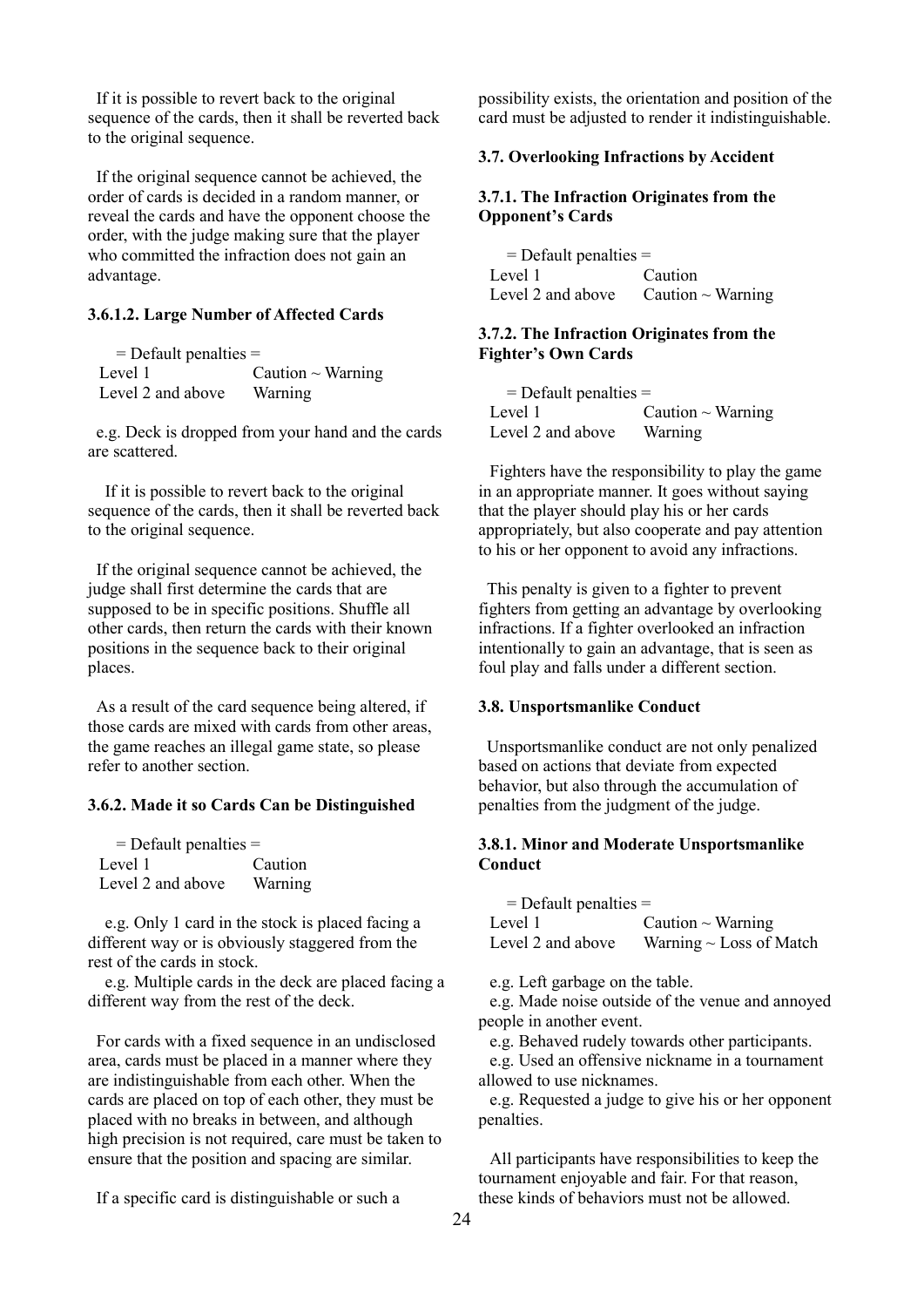Judges can upgrade repeated unsportsmanlike conduct penalties, even if those penalties are not for the same actions.

### <span id="page-24-0"></span>**3.8.2. Major Unsportsmanlike Conduct**

| $=$ Default penalties $=$ |                         |
|---------------------------|-------------------------|
| Level 1                   | Loss of Game            |
| Level 2 and above         | Loss of Game            |
|                           | $\sim$ Disqualification |

e.g. Ignored instructions by officials.

e.g. Ignored rulings by judges.

e.g. Argued against the ruling from the head judge.

e.g. After losing the match, slammed his or her hands on the table and kicked the chair.

Participants need to follow all instructions by officials. This penalty is given to the participants who ignored instructions that were given to him or her individually, but not for failure to follow instructions made in general. Some offensive statements and violent behaviors would fall under this section.

### <span id="page-24-1"></span>**3.8.3. Severe Unsportsmanlike Conduct**

| $=$ Default penalties $=$ |                  |
|---------------------------|------------------|
| Level 1                   | Disqualification |
| Level 2 and above         | Disqualification |

e.g. Grabbed his or her opponent's collar to intimidate.

e.g. Stole tournament equipment.

e.g. Stole other participants' belongings.

e.g. Betted on the result of a match.

e.g. Randomly decided the result of a match.

e.g. Offered his or her opponent a share of his prize to lose on purpose.

e.g. Agreeing to a proposed bribery.

Any behavior that may break public law or any form of bribery that denounces the fairness of how the tournament will be run fall under this section.

### <span id="page-24-2"></span>**3.9. Tardiness**

### <span id="page-24-3"></span>**3.9.1. Common Tardiness**

 $=$  Default penalties  $=$ Level 1  $C$ aution ~ Warning Level 2 and above Warning  $\sim$  Loss of Match

e.g. Could not hand in the deck registration sheet in time.

e.g. Could not come to the table at the beginning

of the round.

e.g. Failure to hand in the result slip even after a long period of time had passed since the match ended.

A fighter who cannot act on time is penalized. However, this penalty should not be given to a fighter if the round had started earlier than scheduled. In that case, judges should give the fighters extra time to show up in a match.

If an opponent is not assigned at the beginning of a match after pairing, the fighter who gets a bye must also be seated at the start of the match, and only then can the bye be issued after commencement of the match and the results reported to the officials. If the fighter with no opponent is not seated at the start of the match, a similar penalty may be issued just like the other fighters who are tardy.

### <span id="page-24-4"></span>**3.9.2 Severe Tardiness**

| $=$ Default penalties $=$ |               |
|---------------------------|---------------|
| Level 1                   | Loss of Match |
| Level 2 and above         | Loss of Match |

e.g. A fighter did not show up at the table after 5 minutes from the beginning of the round.

In the case of a severe tardiness, the fighter is considered to have lost the match. After that, if his score sheet is not submitted to the score keeper or any staff, then, the fighter is automatically dropped from the tournament.

### <span id="page-24-5"></span>**3.10. Failure to Play the Proper Match**

| $=$ Default penalties $=$ |                        |
|---------------------------|------------------------|
| Level 1                   | Caution $\sim$ Warning |
| Level 2 and above         | Warning                |

If a fighter comes to the wrong table and started the match, both fighters at that table will be penalized.

Then, the fighter playing at the wrong table must move to the correct table. However, if the time lapsed is longer than the determined time of severe tardiness, the penalty for severe tardiness will be given.

# <span id="page-24-6"></span>**3.11. Marked Cards**

#### <span id="page-24-7"></span>**3.11.1. Random Marking of Cards**

= Default penalties = Level 1  $\qquad \qquad$  Caution ~ Warning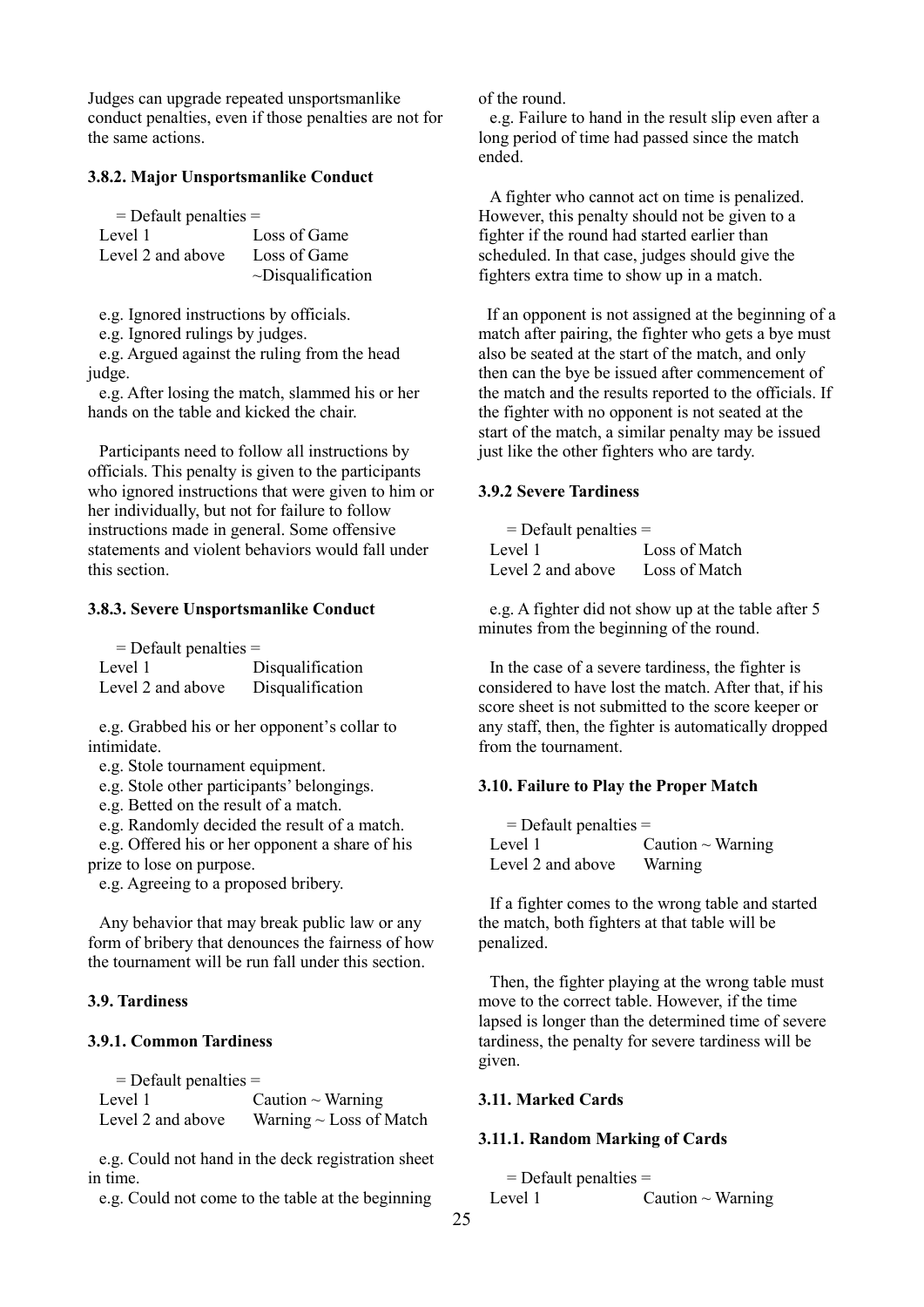Level 2 and above Warning

e.g. Some sleeves have scratches, but it is not possible to distinguish the cards.

If there are any marks on sleeves or there are bends on cards but does not give any big advantage to a fighter, it would fall under this section. The fighter must change his or her cards or sleeves to ones without marks.

# <span id="page-25-0"></span>**3.11.2. Patterned Marking of Cards**

| $=$ Default penalties $=$ |                             |
|---------------------------|-----------------------------|
| Level 1                   | Warning $\sim$ Loss of Game |
| Level 2 and above         | Loss of Game                |

e.g. All the sleeves on trigger units have bent corners and are distinguishable.

e.g. All climax cards are upside down in the deck.

If any marks on sleeves or bent cards make them distinguishable and it is determined by the judge that it gives a big advantage to the fighter, it will fall under this section. However, this is for cases where it is determined to be unintentional. If a fighter does this intentionally, it is a foul play and would fall under a different section. The fighter must change his or her cards or sleeves into ones without marks.

## <span id="page-25-1"></span>**3.12. Improper Shuffle**

| $=$ Default penalties $=$ |                             |
|---------------------------|-----------------------------|
| Level 1                   | Warning $\sim$ Loss of Game |
| Level 2 and above         | Loss of Game                |

e.g. Shuffling without the use of multiple types of shuffling methods.

e.g. Shuffling at an angle such that the printed side of the card is visible.

e.g. Placing specific cards in an order, and asking the opponent to cut without shuffling.

e.g. With regards to an obviously not thorough shuffle, the opponent has mentioned it and asked for a more complete shuffle, yet the fighter persists with non-thorough shuffles.

Decks must be shuffled well and totally randomized before being presented to the opponent to shuffle or cut. Should the cards not be in a sufficiently unintended order, this infraction will fall under this. In the case that the fighter intentionally randomized his cards insufficiently, he will still be penalized, but according to the penalties of foul play.

If a card was to appear in the deck in a specific order or way, randomness is lost. If an action were to lead into this specific order before randomizing the deck, more time will be spent to ensure cards are randomized and wastage of time will occur. If the judge feels that it constitutes to slow play, appropriate penalty will be given.

A fighter cannot skimp on the shuffling procedures citing the end of a game as a reason. Shuffling during a match is considered within the time required for a match. Fighters are required to proceed with their matches with that in mind.

### <span id="page-25-2"></span>**3.13. Placing Cards in Sequence**

| $=$ Default penalties $=$ |         |
|---------------------------|---------|
| Level 1                   | Caution |
| Level 2 and above         | Warning |

e.g. Placing trigger units evenly before shuffling the deck.

e.g. When shuffling the main deck, intentionally shifting specific cards which are close together evenly in the deck.

Just like the examples provided above, you cannot change the order of cards in an area or zone where such an action is prohibited, even if you shuffle the cards afterwards.

# <span id="page-25-3"></span>**3.14. Excessive Handling of Cards in Areas Besides the Hand**

 $=$  Default penalties  $=$ Level 1  $\qquad \qquad$  Caution ~ Warning Level 2 and above Warning

e.g. Flicking the top few cards of the deck repeatedly.

e.g. Repeating the action of picking up cards from your hand, clock or waiting room, and putting them back down again repeatedly.

e.g. Picking up the cards in your deck, and checking the number of cards in it repeatedly within a short period of time.

By performing actions similar to those mentioned in the examples above, there is probable cause to suspect cheating, and possibility of foul play, so such actions must not be performed excessively.

# <span id="page-25-4"></span>**3.15. Improper Behavior that Interferes with Operation of the Tournament**

 = Default penalties = Level 1 Warning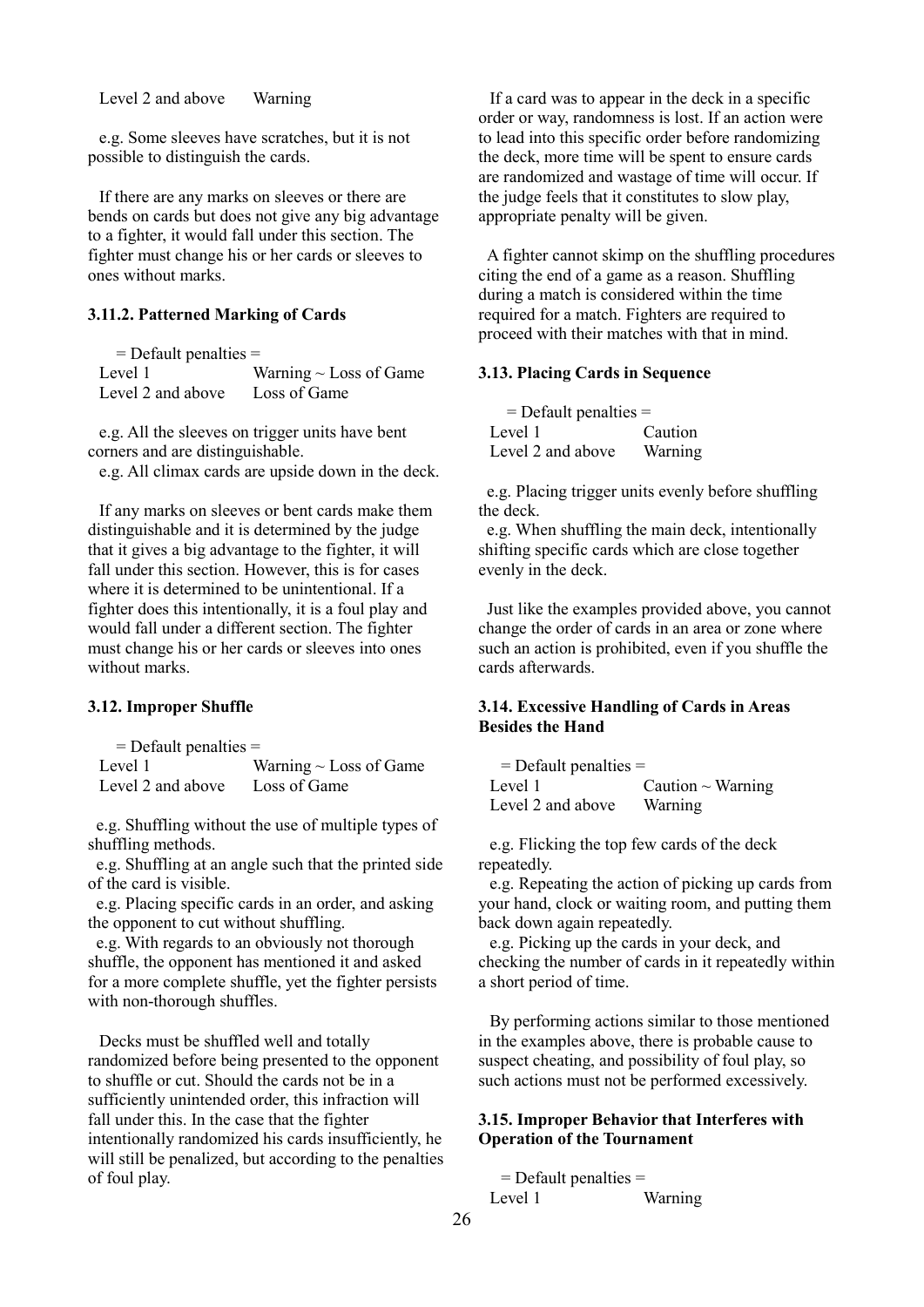Level 2 and above Warning

e.g. Despite announcements not to stand too close to the fighters playing a match, standing too close to a fighter and bothering him or her during said match.

e.g. Despite instructions to take a seat for the next match after pairing, the fighter does not do so.

e.g. Leaving large personal belongings in the middle of the aisle, and leaving the area.

e.g. Spilling a drink on the tables, rendering it unusable for the time being.

e.g. Entering the tournament management areas run by staffs, creating a ruckus or loitering close by for long periods of time.

Fighters have the responsibility to cooperate with officials so that the tournament progresses smoothly and fairly. It is a responsibility to follow announcements made. Furthermore, please take note not to miss any announcements which may concern you personally.

Similarly, obstructing the smooth flow/process of a tournament goes against the responsibilities. Depending on the degree of interference, or if the fighter involved admits to doing so, it is regarded as ungentlemanly behavior, so kindly refer to that section for further details.

### <span id="page-26-0"></span>**3.16. Consumption of Food while Playing in Matches**

| $=$ Default penalties $=$ |         |
|---------------------------|---------|
| Level 1                   | Warning |
| Level 2 and above         | Warning |

Eating food, including candy and gum during a match may interfere with the smooth progression of the game. Prior permission must be sought from the organizers or head judge.

# <span id="page-26-1"></span>**3.17. Use of Unnecessary Electronic Devices in a Match**

| $=$ Default penalties $=$ |         |
|---------------------------|---------|
| Level 1                   | Warning |
| Level 2 and above         | Warning |

Using electronic device during a match may be a probable cause of cheating. Except the usage of time-keeping devices and other aids, prior permission must be sought from the organizers or head judge.

### <span id="page-26-2"></span>**3.18. Note-taking**

| $=$ Default penalties $=$ |         |
|---------------------------|---------|
| Level 1                   | Warning |
| Level 2 and above         | Warning |

Taking notes during a game may obstruct or slow the game down. Prior permission must be sought from the organizers or head judge.

Currently, keeping track of life changes for Future Card Buddyfight does not infringe on this section.

## <span id="page-26-3"></span>**3.19. Infractions Related to Score Sheets**

### <span id="page-26-4"></span>**3.19.1. Improper Results Written on a Score Sheet**

| $=$ Default penalties $=$ |                        |
|---------------------------|------------------------|
| Level 1                   | Caution $\sim$ Warning |
| Level 2 and above         | Warning                |

Fighters are considered to be agreeing with the results on a result slip or score sheet when he or she presents it to officials. Generally, it cannot be fixed after it is presented. Improper result interfere with a smooth and fair tournament, and is penalized.

#### <span id="page-26-5"></span>**3.19.2. Damaging a Score Sheet**

| $=$ Default penalties $=$ |                        |
|---------------------------|------------------------|
| Level 1                   | Caution $\sim$ Warning |
| Level 2 and above         | Warning                |

### <span id="page-26-6"></span>**3.19.3. Losing a Score Sheet**

| $=$ Default penalties $=$ |                  |
|---------------------------|------------------|
| Level 1                   | Disqualification |
| Level 2 and above         | Disqualification |

In a tournament that uses score sheets, the score sheets are vital to the smooth running of the tournament and the loss of the score sheet will result in penalties.

However, if the scores of the tournament can be recovered without impeding the speed and smoothness of the tournament, the event organizer or head judge can choose to re-issue a score sheet to the fighter. In that case, the fighter who has lost the sheet will be given a penalty of Warning  $\sim$  Loss of Match instead.

#### <span id="page-26-7"></span>**3.20. Slow Play**

All fighters are to play at a proper pace, and have the responsibility to finish the game within the allocated time. Regardless of accidental or intentional, if slow play is determined, penalty with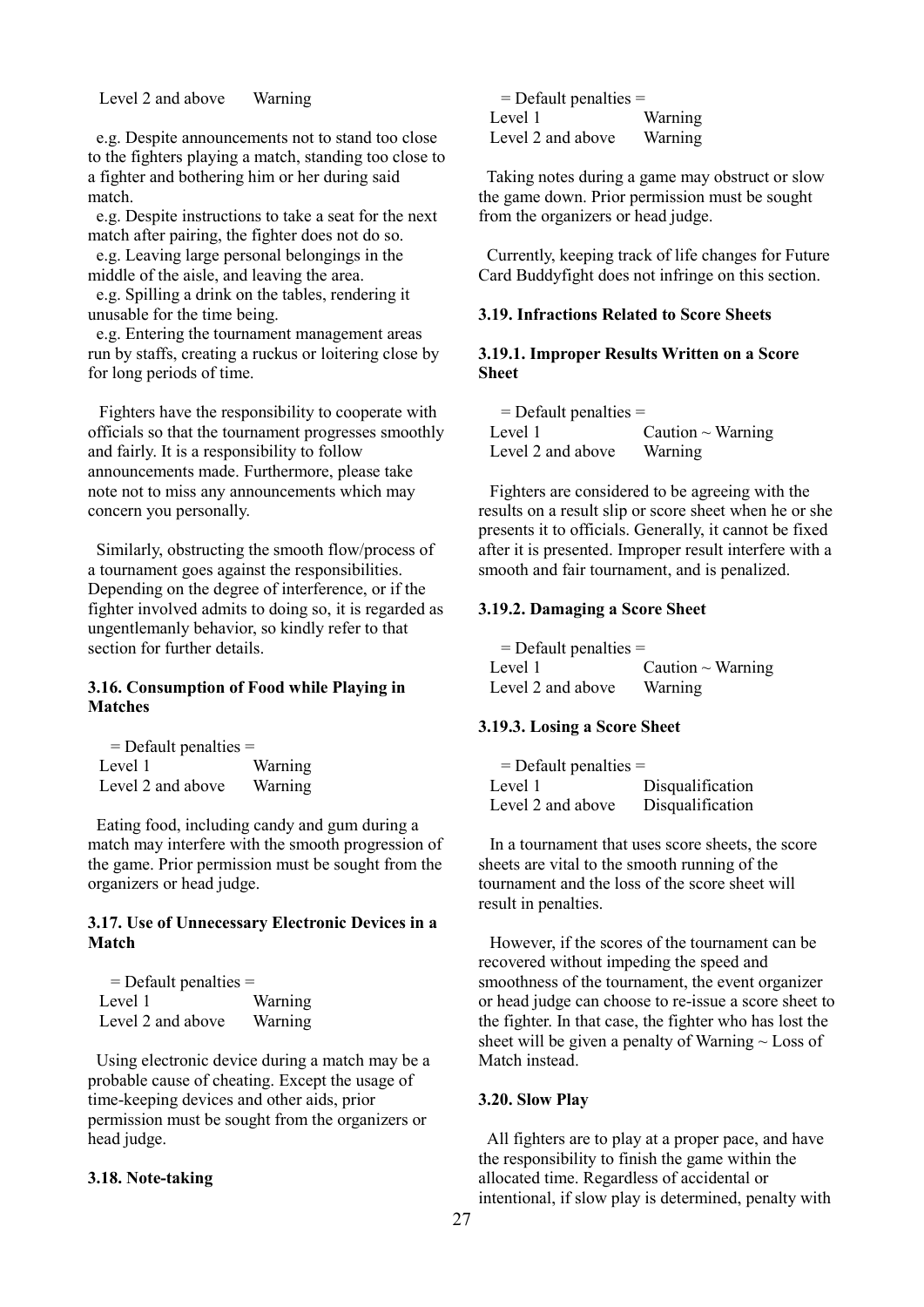regards to the situation will be meted out to the fighter.

### <span id="page-27-0"></span>**3.20.1. Minor Cases**

 = Default penalties = Level 1 Caution Level 2 and above  $\Gamma$  Caution  $\sim$  Warning

e.g. Thinking for too long, and stopping the progress of the game.

e.g. Worrying over the choice of card to play and taking too much time.

These penalties are applied if determined to be unintentional slow play.

# <span id="page-27-1"></span>**3.20.2. Moderate Cases**

| $=$ Default penalties $=$ |                             |
|---------------------------|-----------------------------|
| Level 1                   | Caution $\sim$ Warning      |
| Level 2 and above         | Warning $\sim$ Loss of Game |

e.g. Checking the drop zone multiple times even when there are no changes in the situation.

e.g. Taking too much time than normally required to shuffle or choose a card.

e.g. Leaving the table without notifying judges or officials.

e.g. Not playing at a proper speed even if the fighter knows how much time is left in the game.

e.g. Adjusting the speed of playing with regards to the amount of time left to gain an advantage.

These penalties are applied when it is determined that a fighter performs actions irrelevant to the game, or shows no intention to complete the game within the time allocated.

# <span id="page-27-2"></span>**3.20.3. Severe Cases**

| $=$ Default penalties $=$ |                     |
|---------------------------|---------------------|
| Level 1                   | Loss of Game $\sim$ |
|                           | Disqualification    |
| Level 2 and above         | Loss of Game $\sim$ |
|                           | Disqualification    |

These penalties are applied when it is determined that a fighter is intentionally playing slowly, despite multiple instructions from a judge to play at the proper speed.

### <span id="page-27-3"></span>**3.21. Excessive Hand Shuffling**

| $=$ Default penalties $=$ |                        |
|---------------------------|------------------------|
| Level 1                   | Caution $\sim$ Warning |
| Level 2 and above         | Warning                |

Making too much noise when hand shuffling, and excessive hand shuffling, may be considered by the opponent to be intimidating behavior, and may be a nuisance to the surrounding fighters. Also, excessive hand shuffling may cause damage to cards, or make markings on the sleeves, and thus, should be avoided.

# <span id="page-27-4"></span>**3.22. Infractions Related to Dice (Dragoborne - Rise to Supremacy-)**

#### <span id="page-27-5"></span>**3.22.1. Non-penalized Cases**

e.g. Dice falls off the table when rolling. e.g. Dice value cannot be determined conclusively after rolling because the die falls into a crease in the tablecloth, a crack between tables, or lies against the deck.

In these situations where the dice value cannot be properly determined after rolling, players are allowed to re-roll that particular dice. For example, if a player rolls 3 dice and only one of them fell off the table, the player only re-rolls the one that fell off. These are not infractions, and will not warrant any penalties.

e.g. Dice value changed by accident and both players can remember the die value before it changed (player rolled dice in own area, but made an unexpected bounce and hits opponent's die, changing its value etc.)

e.g. Dice value changed by accident and both players cannot remember the die value before it changed (player rolled dice in own area, but made an unexpected bounce and hits opponent's die, changing its value etc.)

In these situations where the dice value was changed by things that cannot be controlled by the player, if both players can remember and agree on the die value, then the value should be changed back to the original value. If one or both players cannot remember and agree on the die value, the die should be re-rolled, then put back into the same assignment. These are not infractions, and will not warrant any penalties.

# <span id="page-27-6"></span>**3.22.2. Minor Cases**

| $=$ Default penalties $=$ |                        |
|---------------------------|------------------------|
| Level 1                   | Caution                |
| Level 2                   | Caution $\sim$ Warning |

e.g. Dice value changed, but both players can remember the die value before it changed (player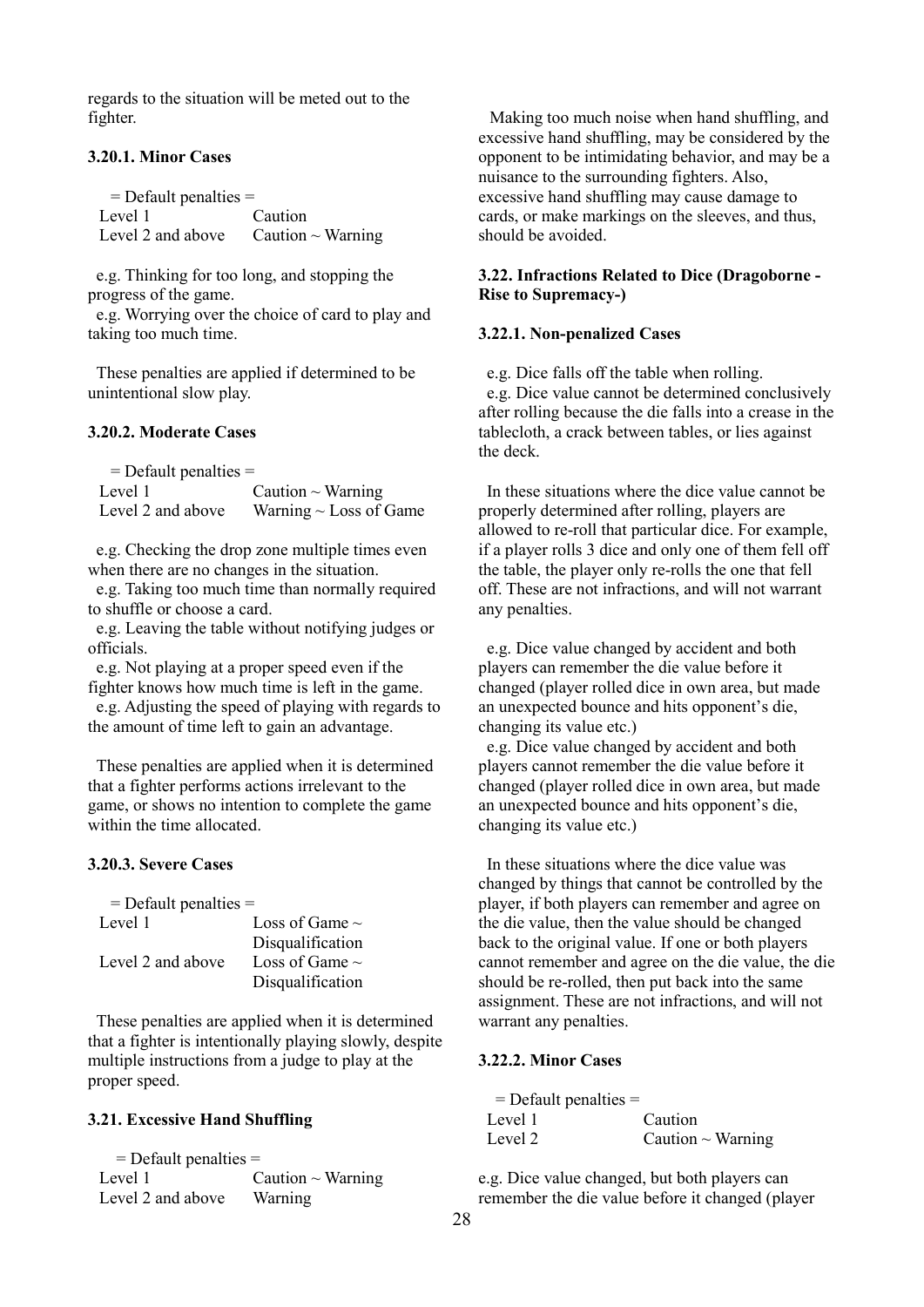mishandled die and the value changed etc.)

The player that made the infraction will be awarded a penalty, and the die will be reverted to the original value.

### <span id="page-28-0"></span>**3.22.3. Moderate Cases**

| $=$ Default penalties $=$ |                        |
|---------------------------|------------------------|
| Level 1                   | Caution $\sim$ Warning |
| Level 2                   | Warning                |

e.g. Dice value changed and both players cannot remember the die value before it changed (player mishandled die and the value changed etc.)

The player that made the infraction will be awarded a penalty. The die is to be re-rolled, then assigned in its original position. If a player is deemed to have intentionally changed the die value to gain an advantage, that is seen as foul play and falls under a different section.

#### <span id="page-28-1"></span>**3.23. Others**

If a judge determines that a fighter has infringed the rules in any way, it is possible to mete out penalties to the fighters involved in that act. In order to determine the details and level of penalty, kindly refer to the other sections.

#### <span id="page-28-2"></span>**Section 4. Foul Play**

Any kind of foul play and cheating that harms the fairness of tournaments is not tolerated. This section explains the penalties given to fighters making intentional infractions to gain an advantage. When giving the penalty, it does not matter whether the fighter was aware that the action was a foul play.

### <span id="page-28-3"></span>**4.1. Cheating**

| $=$ Default penalties $=$ |                  |
|---------------------------|------------------|
| Level 1                   | Disqualification |
| Level 2 and above         | Disqualification |

e.g. Falsified the score sheet.

e.g. Used pirated cards.

e.g. Using a fake name to enter a tournament as his or her right to enter a tournament was revoked.

e.g. Intentionally told the wrong number of cards in his or her hand to the opponent.

e.g. Realized an infraction by his or her opponent but did not call a judge, because it would give him or her an advantage.

e.g. Told incorrect information to officials to avoid his or her friend from getting penalized.

e.g. Played cards in an improper way to gain an advantage.

Any behavior to gain an advantage by handling/telling incorrect information falls under this section. Any participants may point it out to judges whenever he or she witnesses cheating.

### <span id="page-28-4"></span>**4.2. Moving Cards Improperly**

| $=$ Default penalties $=$ |                  |
|---------------------------|------------------|
| Level 1                   | Disqualification |
| Level 2 and above         | Disqualification |

e.g. Intentionally perform an improper shuffle. e.g. Put cards in his or her drop zone into his or her hand while the opponent was looking away.

Any actions to move cards improperly to gain an advantage fall under this section.

#### <span id="page-28-6"></span><span id="page-28-5"></span>**4.3. Asking for Outside Assistance**

| $=$ Default penalties $=$ |                                 |
|---------------------------|---------------------------------|
| Level 1                   | Warning $\sim$ Disqualification |
| Level 2 and above         | Loss of Game                    |
|                           | $\sim$ Disqualification         |

Matches should be played with the fighter's own